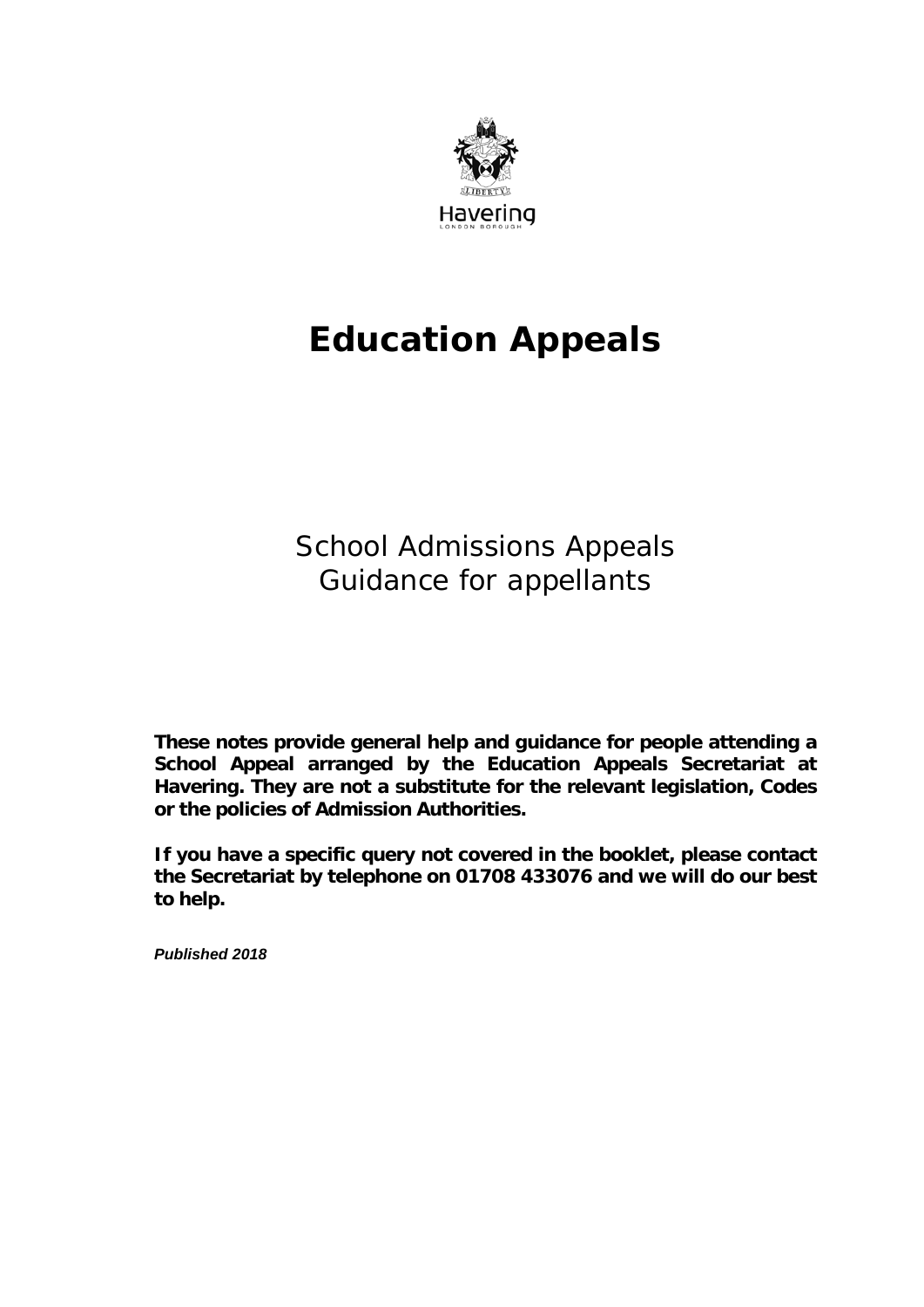|                                          | <b>CONTENTS</b>                                                                                                | Page           |  |  |  |
|------------------------------------------|----------------------------------------------------------------------------------------------------------------|----------------|--|--|--|
| <b>INTRODUCTION AND DEFINITIONS</b><br>6 |                                                                                                                |                |  |  |  |
|                                          | <b>WHY APPEAL?</b>                                                                                             |                |  |  |  |
| 1.                                       | I thought I had the right to choose the school I wanted my child to attend?                                    | $\overline{7}$ |  |  |  |
| 2.                                       | What is "prejudice"?                                                                                           | $\overline{7}$ |  |  |  |
| 3.                                       | How is "prejudice" proven?                                                                                     | $\overline{7}$ |  |  |  |
| 4.                                       | What if "prejudice" is proven?                                                                                 | 8              |  |  |  |
| 5.                                       | What is the "Published Admission Number"?                                                                      | 8              |  |  |  |
| 6.                                       | The school has not reached its Published Admission Number yet my child has<br>still been refused a place. Why? | 9              |  |  |  |
| 7.                                       | Why does the school take pupils from other boroughs in<br>preference to my child?                              | 9              |  |  |  |
| 8.                                       | Do I have to come to the Appeal Panel hearing?                                                                 | 9              |  |  |  |
|                                          | <b>CAN I APPEAL?</b>                                                                                           |                |  |  |  |
| 9.                                       | My partner and I are separated. What are my rights to appeal?                                                  | 10             |  |  |  |
| 10.                                      | Are there circumstances where I do not have a right to appeal?                                                 | 10             |  |  |  |
| 11.                                      | My child has a Statement of Special Educational Needs. Can I still appeal?                                     | 10             |  |  |  |
| 12.                                      | Can I appeal for my child to go to more than one school?                                                       | 11             |  |  |  |
| 13.                                      | I want to appeal on behalf of several of my children. Can my appeals<br>be heard at the same time?             | 11             |  |  |  |
| 14.                                      | What does my appeal need to contain?                                                                           | 12             |  |  |  |
|                                          | <b>WHAT ARE THE ARRANGEMENTS?</b>                                                                              |                |  |  |  |
| 15.                                      | My child is over 16. Are there any special rules applying to his or her appeal?                                | 13             |  |  |  |
| 16.                                      | How long will I have to wait for my appeal to be heard?                                                        | 13             |  |  |  |
| 17.                                      | Where and when will my appeal be heard?                                                                        | 14             |  |  |  |
| 18.                                      | Who will be at the Appeal hearing?                                                                             | 15             |  |  |  |
| 19.                                      | Will the appeal be heard in public?                                                                            | 16             |  |  |  |
|                                          | <b>ABOUT THE APPEAL PANEL</b>                                                                                  |                |  |  |  |
| 20.                                      | Who are the Appeal Panel members?                                                                              | 16             |  |  |  |
| 21.                                      | What powers does the Appeal Panel have?                                                                        | 17             |  |  |  |
|                                          | OTHER PEOPLE INVOLVED IN THE APPEAL HEARING                                                                    |                |  |  |  |
| 22.                                      | What is the role of the Clerk to the Appeal Panel?                                                             | 17             |  |  |  |
| 23.                                      | What is the role of the "presenting officer" at the appeal hearing?                                            | 18             |  |  |  |
|                                          | <b>ATTENDING THE APPEAL HEARING</b>                                                                            |                |  |  |  |
| 24.                                      | Should I attend the appeal hearing?                                                                            | 18             |  |  |  |
| 25.                                      | What happens if I cannot, or do not want to, attend the hearing?                                               | 18             |  |  |  |
| 26.                                      | What happens if I need an interpreter/signer or other help?                                                    | 19             |  |  |  |
| 27.                                      | Can I bring someone with me to help me present my case?                                                        | 19             |  |  |  |
| 28.                                      | Should I bring my son/daughter to the appeal hearing?                                                          | 20             |  |  |  |
|                                          | I NO LONGER WISH TO APPEAL                                                                                     |                |  |  |  |
| 29.                                      | Can I withdraw my appeal?                                                                                      | 20             |  |  |  |
|                                          | PREPARING FOR THE APPEAL                                                                                       |                |  |  |  |
| 30.                                      | Will I have any information about the Authority's case before the appeal hearing?                              | 20             |  |  |  |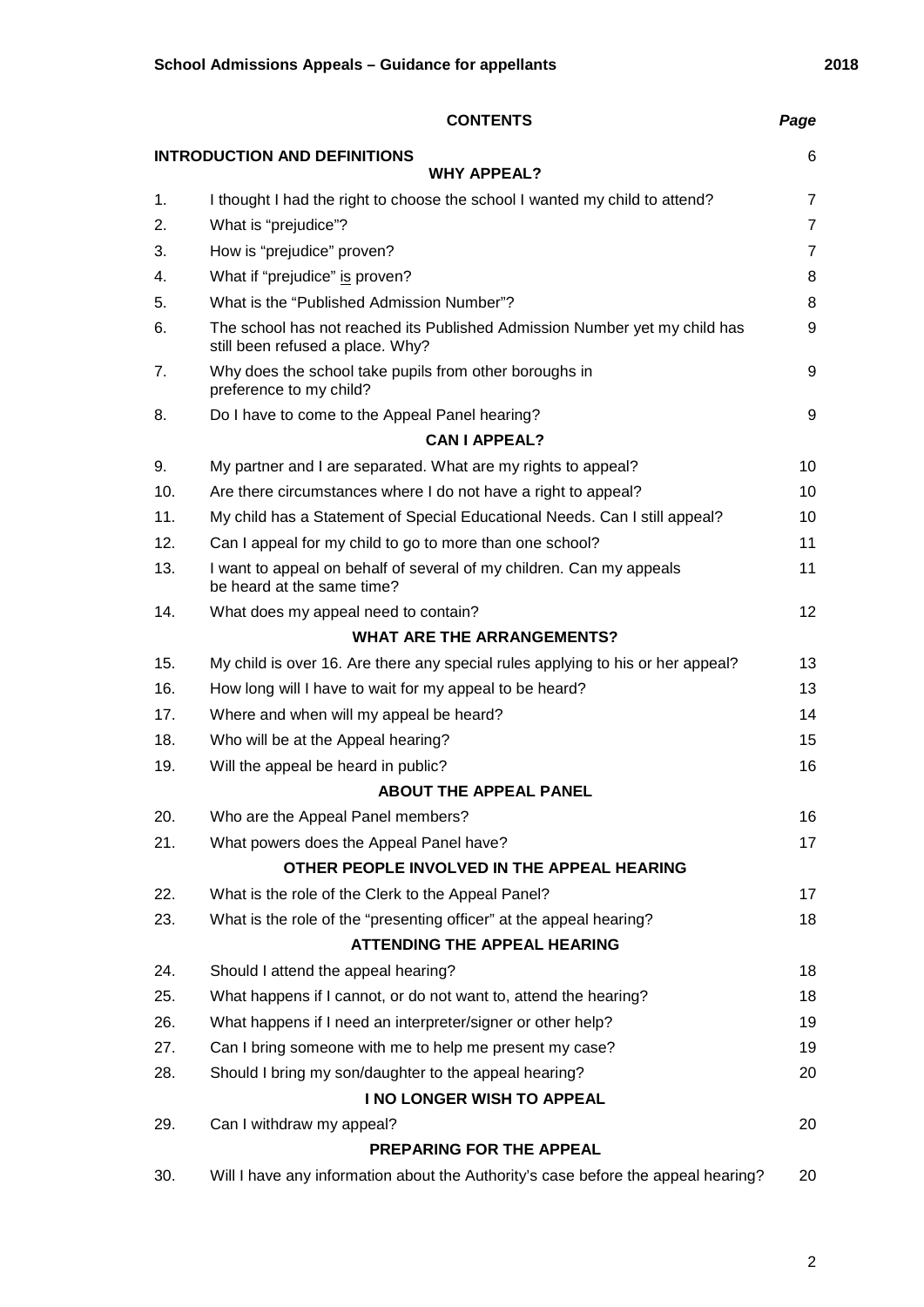### **School Admissions Appeals – Guidance for appellants 2018**

| 31. | How can I find out how far I live from the school I want my son/daughter to go to?                                                                                                 | 21 |
|-----|------------------------------------------------------------------------------------------------------------------------------------------------------------------------------------|----|
| 32. | How can I prepare for the appeal hearing?                                                                                                                                          | 22 |
| 33. | Can anyone else help me with preparing for my appeal?                                                                                                                              | 22 |
| 34. | If I get professional help in preparing for or presenting my appeal,<br>can I get help in paying for it?                                                                           | 23 |
| 35. | What can I say at the appeal hearing?                                                                                                                                              | 23 |
| 36. | Does the Appeal Panel need any supporting evidence about my reasons<br>for appealing?                                                                                              | 23 |
| 37. | Can I ask the Appeal Panel to contact anyone, such as my doctor or<br>social worker, to confirm what I have said on my appeal form or at the<br>appeal hearing?                    | 24 |
| 38. | When should I provide my supporting evidence?                                                                                                                                      | 24 |
|     | THE APPEAL HEARING                                                                                                                                                                 |    |
| 39. | Grouped hearings                                                                                                                                                                   | 25 |
| 40. | How long does an appeal hearing take?                                                                                                                                              | 26 |
| 41. | What will happen at the appeal hearing?                                                                                                                                            | 26 |
| 42. | Why does the Chairman ask if I feel I have had an opportunity to say<br>everything I want or need to?                                                                              | 27 |
| 43. | How does the Appeal Panel decide appeals?                                                                                                                                          | 27 |
| 44. | Does the Appeal Panel ever adjourn the appeal hearing?                                                                                                                             | 28 |
| 45. | What should I do if I think the Authority has made a mistake in applying<br>the admission criteria or the admission arrangements, including<br>coordinated admission arrangements? | 29 |
| 46. | When does the Appeal Panel make its decision if there are other people<br>appealing for the same school?                                                                           | 29 |
| 47. | What does the Appeal Panel have to take into account in coming to its<br>decision about my appeal?                                                                                 | 29 |
| 48. | My child has a disability. How can I be sure there will be no discrimination?                                                                                                      | 30 |
| 49. | How will I find out the result of my appeal?                                                                                                                                       | 31 |
| 50. | Can I see the notes of my hearing?                                                                                                                                                 | 31 |
|     | <b>AFTER THE APPEAL</b>                                                                                                                                                            |    |
| 51. | If I win my appeal, when will my child start at the school?                                                                                                                        | 31 |
| 52. | I won my appeal but my child cannot start on the expected date. What will happen?                                                                                                  | 32 |
| 53. | If my appeal is refused can I appeal again?                                                                                                                                        | 32 |
| 54. | What can I do if I am unhappy about the way the appeal process worked?                                                                                                             | 33 |
| 55. | I am applying for a place at a school (not an Academy). Can I complain<br>to the Secretary of State for Education?                                                                 | 34 |
| 56. | What if I think that the decision of the Appeal Panel was wrong in law?                                                                                                            | 34 |
| 57. | What should I do if my appeal has been refused and I do not want to<br>send my son/daughter to the school that has been offered?                                                   | 34 |
| 58. | Will my child move up the waiting list if I appeal?                                                                                                                                | 35 |
| 59. | What happens if a place becomes available at my preferred<br>school after the appeal decision?                                                                                     | 35 |
| 60. | What happens to my appeal papers after the appeal has been heard?                                                                                                                  | 35 |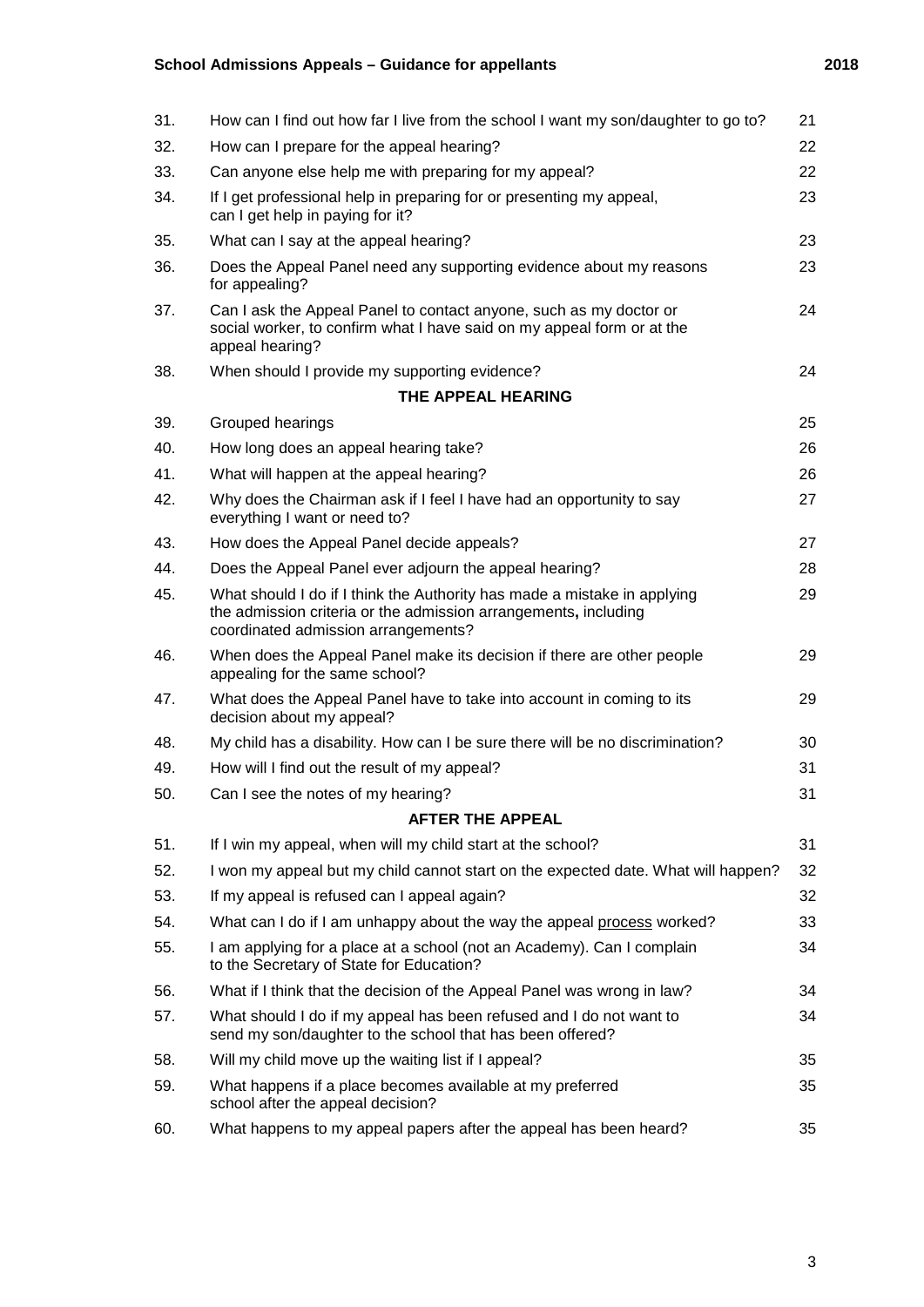#### **APPENDICES**

|                                                                      | Appendix 1 – The appeal process (except for infant classes)                                                          | 36 |
|----------------------------------------------------------------------|----------------------------------------------------------------------------------------------------------------------|----|
|                                                                      | <b>Appendix 2 - Grouped Appeals</b>                                                                                  | 37 |
| Appendix 3 – Review of applications for admission to an infant class |                                                                                                                      |    |
|                                                                      | What is an "infant class"?                                                                                           |    |
|                                                                      | Which year groups are infant classes?                                                                                |    |
|                                                                      | What is the limit to the number of pupils in an infant class?                                                        |    |
|                                                                      | What does "qualifying measures" mean?                                                                                |    |
|                                                                      | When does the infant class size limit of 30 apply?                                                                   |    |
|                                                                      | Are all appeals for infant classes going to be affected by the<br>"Infant Class Size" rules?                         |    |
|                                                                      | How will I know if my infant class appeal is going to be affected<br>by the "Infant Class Size" rules?               |    |
|                                                                      | How does the Appeal Panel decide whether to allow                                                                    |    |
|                                                                      | or refuse my appeal?                                                                                                 |    |
|                                                                      | The process for Infant Class Prejudice appeals                                                                       |    |
|                                                                      | Appendix 4 - Appeals for admission to Academies                                                                      | 43 |
|                                                                      | Appendix 5 – Appeals for admission to a Sixth Form (Years 12 and 13) in a<br>School and by children aged 16 and over | 44 |
|                                                                      | Appendix 6 - Human Rights and the appeals process                                                                    | 45 |
|                                                                      | Appendix 7 - Useful addresses                                                                                        | 46 |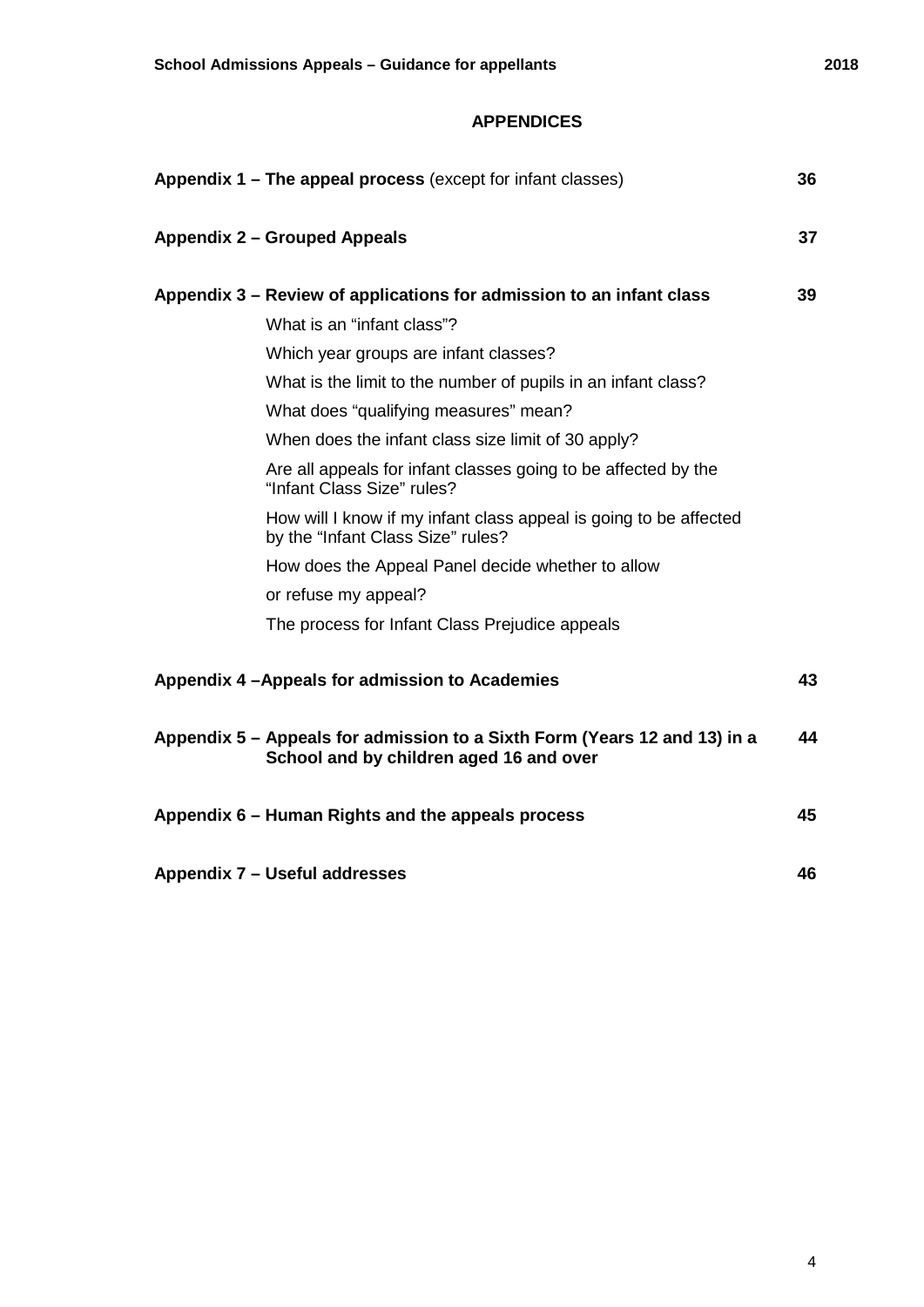## **Introduction**

 Legislation requires every Admission Authority to make arrangements for enabling parents to appeal against decisions about the school at which their child is to be educated.

 The Education Appeals Secretariat deals with all appeals for the schools for which Havering Council is responsible, for most Voluntary Aided and Foundation schools and for most Academies in Havering.

 **help you to appeal against an Authority's decision not to offer This booklet explains how the appeals process works and will your child a place at your preferred school(s).** 

This booklet is intended to help you understand:

- the appeal process and the different types of appeal;
- what will happen at an appeal hearing; and
- how the Appeal Panel will make its decision on your appeal.

### Disclaimer

 reflects the legal requirements of the Codes and other regulations and the policies of the Admission Authorities in Havering, in the event of any While every effort has been made to ensure that this booklet accurately discrepancies becoming apparent the provisions of the Codes and policies prevail.

 **Please note that this booklet is provided for guidance of the process, please contact the Secretariat on 01708 433076, and we will be pleased to help. only. If you have any queries or doubts about any part**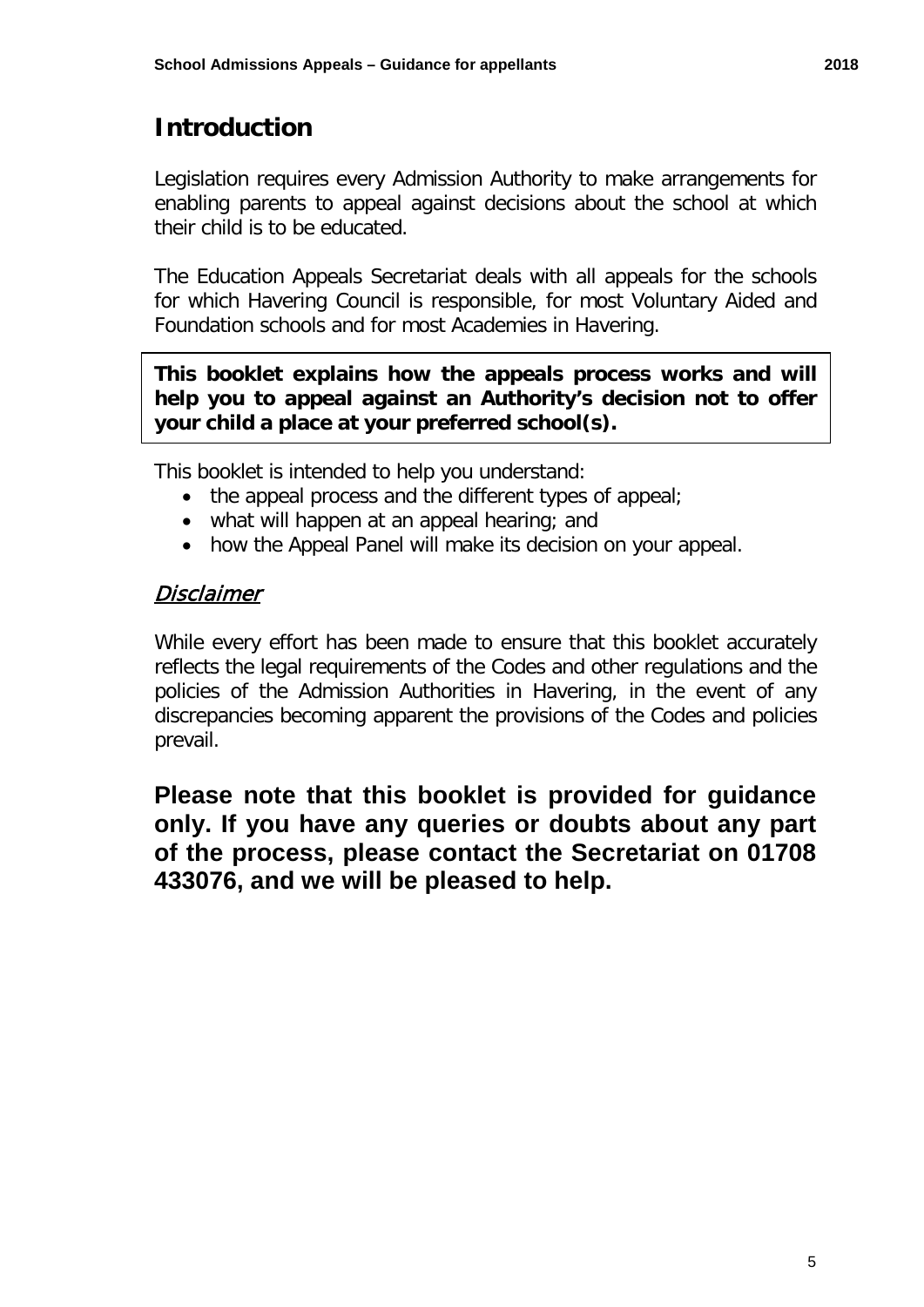## **Definitions**

### **In this booklet:**

## **Means:**

| Administrative Justice &<br>Tribunals Council (AJTC) | A public body appointed by the Government<br>to oversee a range of statutory tribunals<br>dealing with appeals against official<br>decisions. The Appeal Panel is overseen by<br>the AJTC                                                                                                                                                                                                 |
|------------------------------------------------------|-------------------------------------------------------------------------------------------------------------------------------------------------------------------------------------------------------------------------------------------------------------------------------------------------------------------------------------------------------------------------------------------|
| Authority                                            | The Admission Authority, which is:                                                                                                                                                                                                                                                                                                                                                        |
|                                                      | Havering Council for Community Schools                                                                                                                                                                                                                                                                                                                                                    |
|                                                      | The Governing Body for Voluntary Aided<br>and Foundation Schools and Academies                                                                                                                                                                                                                                                                                                            |
| Casual appeal                                        | An appeal for a place in any year, other than<br>for first admission to Reception at age 4/5,<br>to Year 7 on Secondary Transfer at age 11<br>or to the first year of a school Sixth Form in<br>September                                                                                                                                                                                 |
| Local Authority                                      | <b>Havering Council</b>                                                                                                                                                                                                                                                                                                                                                                   |
| Ombudsman                                            | An independent official appointed by the<br>Government to investigate complaints about<br>local authorities and other public bodies<br>(including Admission Appeal Panels). The<br>Ombudsman cannot overturn a decision of<br>the Appeal Panel, but can recommend that<br>an appeal be re-heard if they considers that<br>there was fault in the way in which an<br>appeal was dealt with |
| Schools Adjudicator                                  | An independent official appointed by the<br>Government to look at schools' admission<br>policies and arrangements                                                                                                                                                                                                                                                                         |
| Secretariat (also "we")                              | The Education Appeals Secretariat                                                                                                                                                                                                                                                                                                                                                         |
| <b>Education Funding Agency</b>                      | An independent organisation that is used by<br>Secretary of<br>State to investigate<br>the<br>complaints about admission to Academies                                                                                                                                                                                                                                                     |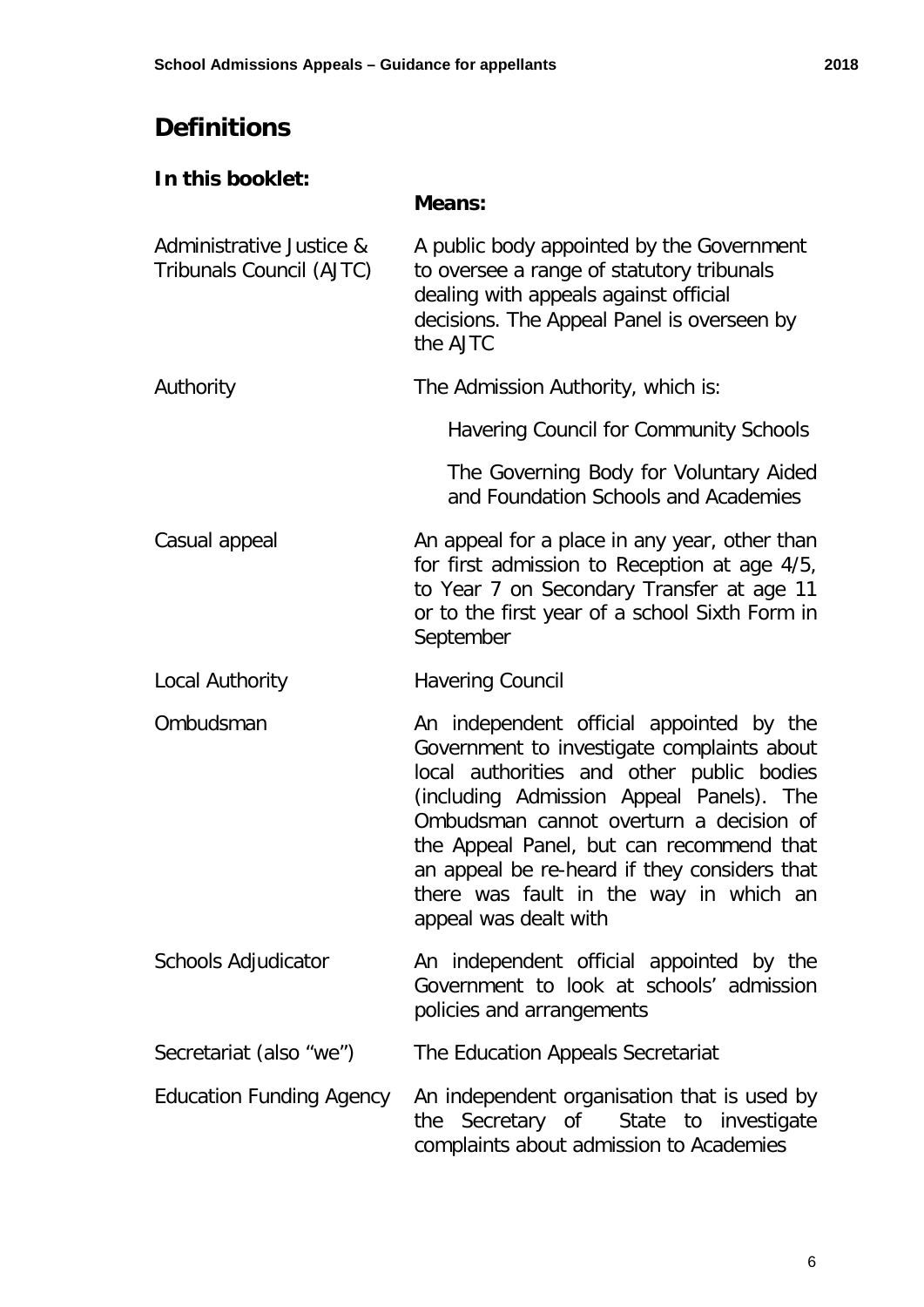## **Frequently Asked Questions**

#### *1. I thought I had the right to choose the school I wanted my child to attend?*

 **right to choose a school because the law states that the Authority need You are allowed by law to express a preference regarding the school you would like your child to attend. However, you do not have an absolute not meet your preference if the Year group for your child has reached its Admission Number and, as a result, compliance with your preference would "prejudice the provision of efficient education or the efficient use of resources".** 

#### *2. What is "prejudice"?*

#### **"Prejudice" here means "put at risk".**

Essentially, "prejudice the provision of efficient education or the efficient use of resources" means that admitting more children would reduce the school's effectiveness or efficiency as an educational institution. There are many ways in which this could occur. For example:

- teaching groups might become larger than one teacher can reasonably manage and the school might not have other teachers or teaching assistants available to help with the extra pupil(s)
- the health and safety of pupils might be put at risk because there are more pupils in a group learning a specialist subject than the teaching room (for example, a laboratory or information technology room) can safely accommodate
- more pupils might need to move through narrow corridors or passageways than can safely use them
- services offered at the school • additional staff might be needed, for which the school has not budgeted and for which money cannot be found without reducing other educational

 Human Rights legislation gives your child a right to be educated, but it does not give a right to be educated at a **specific** school – see Appendix 7 for more details.

#### *3. How is "prejudice" proven?*

 **admitting her/him would cause "prejudice". It is not enough for the If the Authority wishes to refuse your child a place, it must prove that Authority simply to claim that there would be prejudice – it must explain to you and to the Appeal Panel how that prejudice would arise and demonstrate that nothing practicable can be done to avoid it.**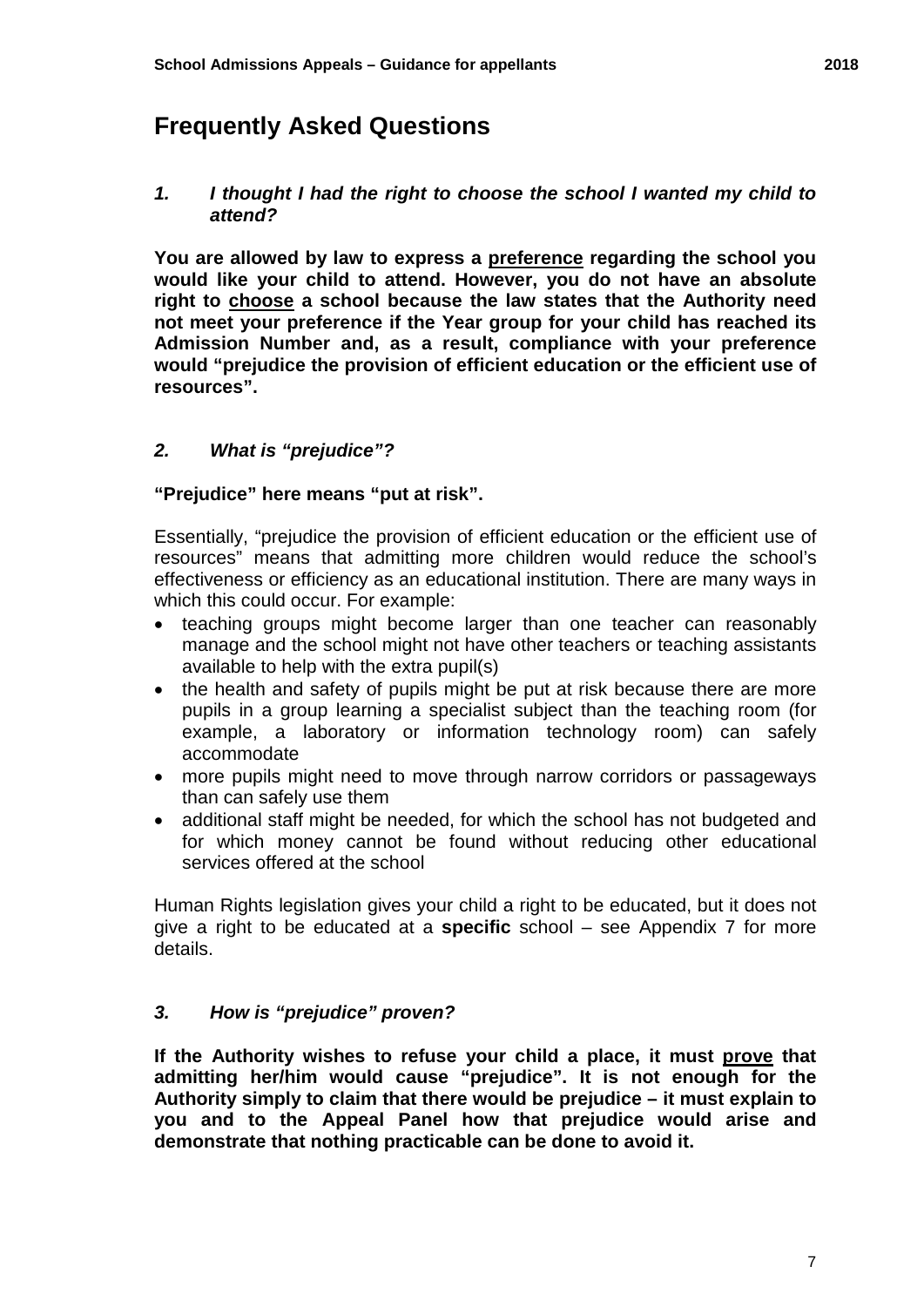Only the Appeal Panel can decide whether, in all the circumstances, admitting your child would result in "prejudice".

 support its case. For most schools, the statement will usually be supplemented by an "impact statement" indicating the likely effect on the school of a further You will be given the information that the Authority believes proves its case. This will normally be contained within the Authority's statement but, occasionally, the Authority will produce additional documentary evidence to admission.

You have the right to challenge the accuracy of any information provided by the Authority or to question the Authority's presenting officer on its detail. **Please note, however, that the Appeal Panel does not have the authority to change the admission criteria; if you feel the criteria are unfair, you should contact the Schools Adjudicator for further advice (see Appendix 8).** 

### *4. What if "prejudice" is proven?*

 **Even if the Authority can prove that to admit your child would cause prejudice, it may still be possible for your appeal to succeed.** 

The Appeal Panel will consider carefully not only the Authority's case against your child's admission but also your case for his or her admission. The Appeal Panel may decide that the school has not been able to show that there would be prejudice, in which case your child will be admitted. But if the Appeal Panel decides there would be prejudice if any child was admitted, it must then go on to "weigh" the Authority's case and your case.

If the Appeal Panel concludes that your case is stronger than the Authority's, then it will allow your appeal even though to do so will cause prejudice.

#### *5. What is the "Published Admission Number"?*

#### **The Published Admission Number is the agreed number of pupils that a school can admit each Year. It is the only measurement of a school's ability to admit pupils that Appeal Panels can take into account.**

The Published Admission Number is a measurement of the capacity of a school to accept pupils, and is the number used for admission and admission appeals purposes. It takes into account a number of factors, including the number and sizes of classrooms and other teaching facilities, the number of teachers employed at the school and the other resources available to it.

Admission Numbers can result in changes. The Published Admission Number varies between schools and can, sometimes, vary between years within a school. Regular reviews of schools' Published Admission Numbers can result in changes.<br>
8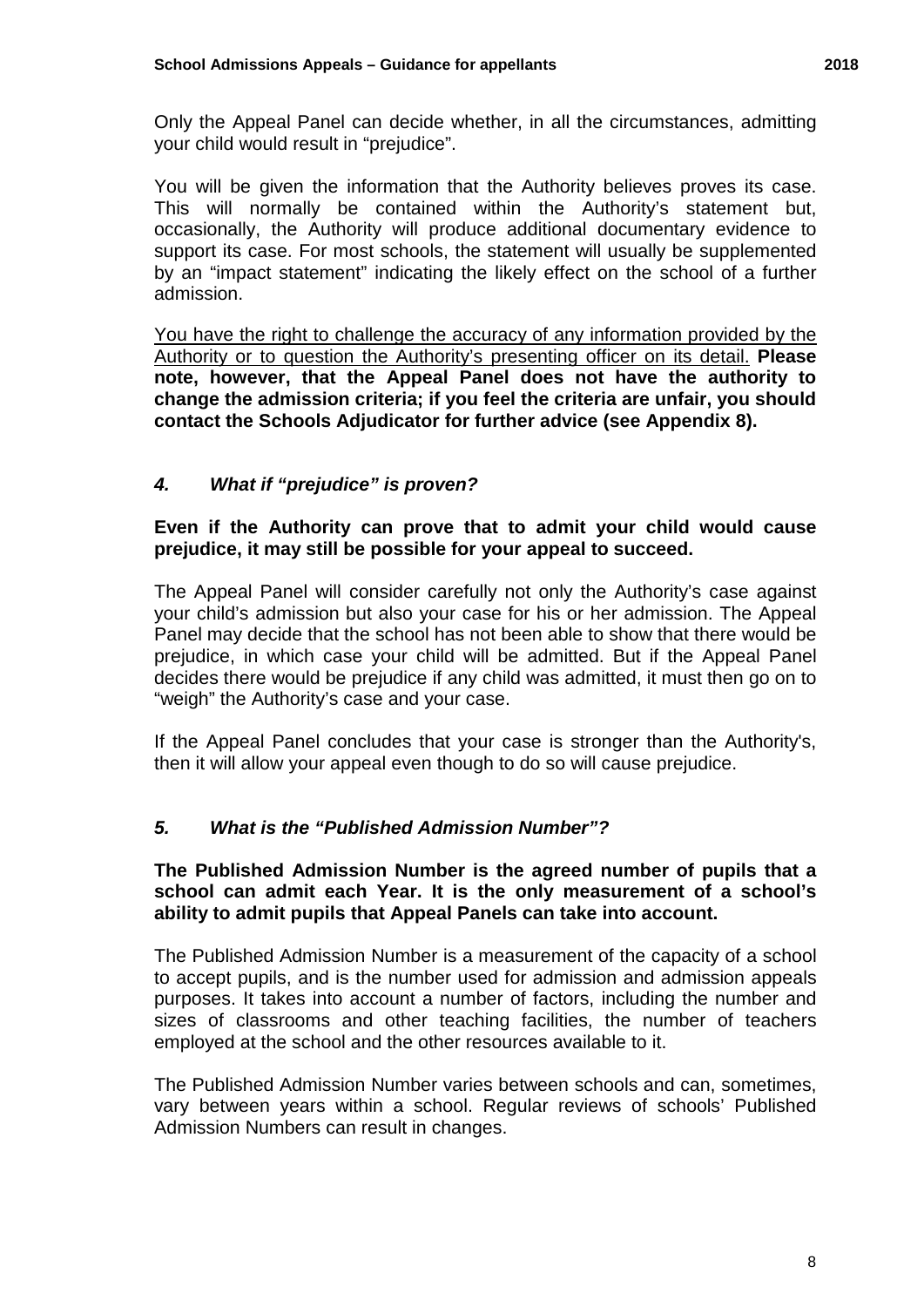#### *my child has still been refused a place. Why? 6. The school has not reached its Published Admission Number yet*

**Normally, the reason for refusal will be that the school's Published Admission Number has been reached. Very occasionally, however, admission may be refused even though the number of pupils in the Year Group is below the Admission Number.** 

This will generally be because the school believes that admitting the individual pupil would cause "prejudice" for some other reason – for example:

- $\bullet$  that are not offered at the school applied for) • your child might want to pursue specific GCSE options that the school cannot support (perhaps because his or her subject options follow curricula
- $\bullet$ • your child might have a history of challenging behaviour for which the school you have applied for cannot offer support

 **Please note that if the Authority wishes to rely on this sort of argument, it must still prove that "prejudice" would arise if your child were to be admitted.** 

#### *7. Why does the school take pupils from other boroughs in preference to my child?*

 **The law does not generally permit an Authority to restrict admission to pupils from a particular borough or county (other than for some faith schools, where the admission criteria may refer to specific church-related boundaries, such as particular parishes).** 

#### *9. My partner and I are separated. What are our rights to appeal?*

 **who has legal parental responsibility for a child, or both where parental As a general rule, the right to appeal rests with the parent or other person responsibility is joint. The Secretariat is not in a position to determine questions of parental responsibility: that is a complex legal matter, ultimately to be decided by the Court.** 

 are two). The school pupil database may not always contain details of everyone When appeals are processed, the Secretariat must always assume that the parent who has signed the appeal has done so on behalf of both (where there who has parental rights and it is neither practicable nor appropriate for the Secretariat to check whether the person submitting the appeal actually has parental rights.

If parents are separated, it is always helpful if they tell the Secretariat that from the outset, particularly if their views about the future education of their child or children differ.

 are entitled to tell the Appeal Panel that. The Appeal Panel will consider both In the absence of evidence to the contrary, we have always to assume that both parents want, and have agreed, to appeal. Where parents' views do differ, they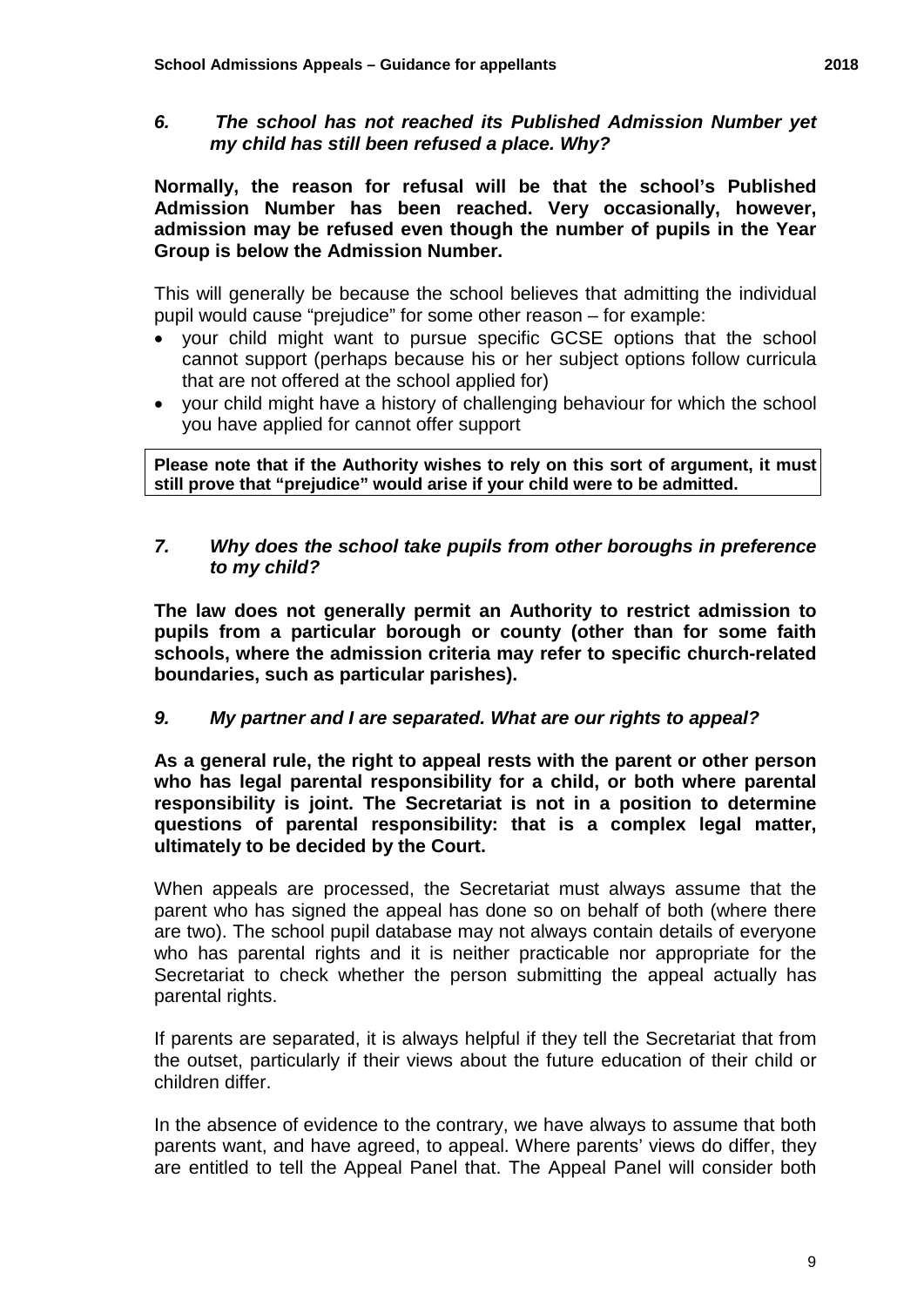nor will it normally adjourn a hearing while a Court decides such issues. points of view and reach a decision; but its decision will relate solely to the issue of whether the child should be admitted to a particular school: it cannot make decisions that must only be made by a Court, such as where a child should live,

#### $10.$ *10. Are there circumstances where I do not have a right to appeal?*

#### **Yes**.

Special rules apply where a child has been permanently excluded from two or more schools (irrespective of the Authority maintaining the school). If you think this may apply to your child, please contact the Secretariat for advice.

#### *11. My child has a Statement of Special Educational Needs. Can I still appeal?*

**If your child has a Statement of Special Educational Needs, please contact the Secretariat on 01708 433076 as a matter of urgency as your appeal can normally only be dealt with by the First Tier Tribunal (Special Educational Needs & Disability)(which is not administered by the Education Appeal Service).** 

#### $12.$ *12. Can I appeal for my child to go to more than one school?*

#### **Yes.**

 school, you are free to apply for his or her admission to as many schools as you If you would like your child to be considered for admission to more than one wish. If that application is refused, you have the right to appeal.

 How we handle an appeal for more than one school depends upon how many schools you appeal for and whether any of them is a Voluntary Aided or Foundation school.

Wherever possible, we will arrange for all of your appeals to be heard at the same session but this is unlikely to be possible where:

- your appeal relates to admission in the following September to Reception Year or to Year 7 on transfer from Year 6
- you are appealing for admission to more than one Voluntary Aided or Foundation school

 **Please note that, in law, your appeal is FOR the admission of your child to to, or continuing to attend, a particular school. It is important therefore that, if you appeal for admission to more than one school, you bear in a particular, named school. It is not an appeal AGAINST him or her going mind that you need to present specific reasons for your child to go to EACH of them.**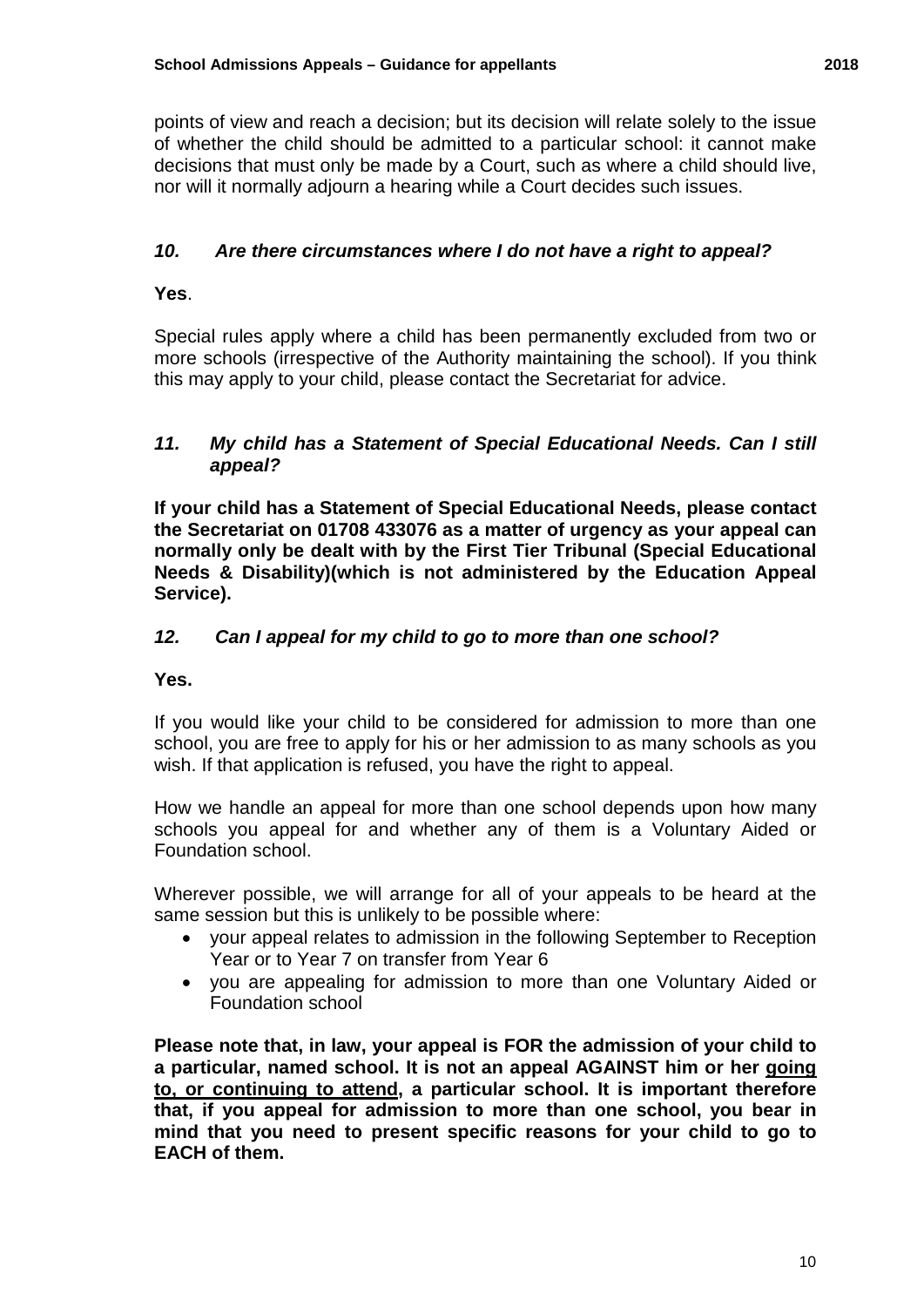However many schools you appeal for, your child can obviously only attend one of them. The Appeal Panel will take into account any preference you may him or her will not be your first preference. express between the schools you have appealed for but, as it must also take account of the respective schools' cases against admission, it may well be that, if your appeal succeeds, the school to which the Appeal Panel decides to admit

### **There is, of course, no guarantee that any of your appeals will succeed.**

#### *13. I want to appeal on behalf of several of my children. Can my appeals be heard at the same time?*

### **Possibly.**

Your appeal for each child is separate from any of the others.

Wherever possible, however, we will arrange for all of your appeals to be heard at the same session but this is unlikely to be possible where:

- Reception Year or to Year 7 on transfer form Year 6 • any of your appeals relates to admission in the following September to
- you are appealing for admission to more than one school
- you are appealing for a mixture of schools for your children for example, one is seeking a secondary school place and another, a primary school place

You MUST indicate clearly on the appeal forms which child is to be considered for which school.

 any of the appeals will succeed, nor that if one does succeed, others will not be The Appeal Panel has to consider many factors in coming to its decisions on appeals for several children from one family. There can be no guarantee that refused. Each appeal is dealt with and considered on its individual merits, separately from the others, and all circumstances mentioned to the Appeal Panel are taken into account.

#### $14.$ *14. What does my appeal need to contain?*

**The Authority will provide to you an official appeal form. You do not need to use that form to make your appeal but it will make dealing with your appeal easier if you do use it, and ensure that you provide all relevant information.** 

You must provide:

- your child's name, date of birth and home address
- your contact details
- **a statement of grounds for your appeal**

**An appeal is not validly made unless it includes the grounds on which you are making it. Appeals that do not give grounds cannot be processed until**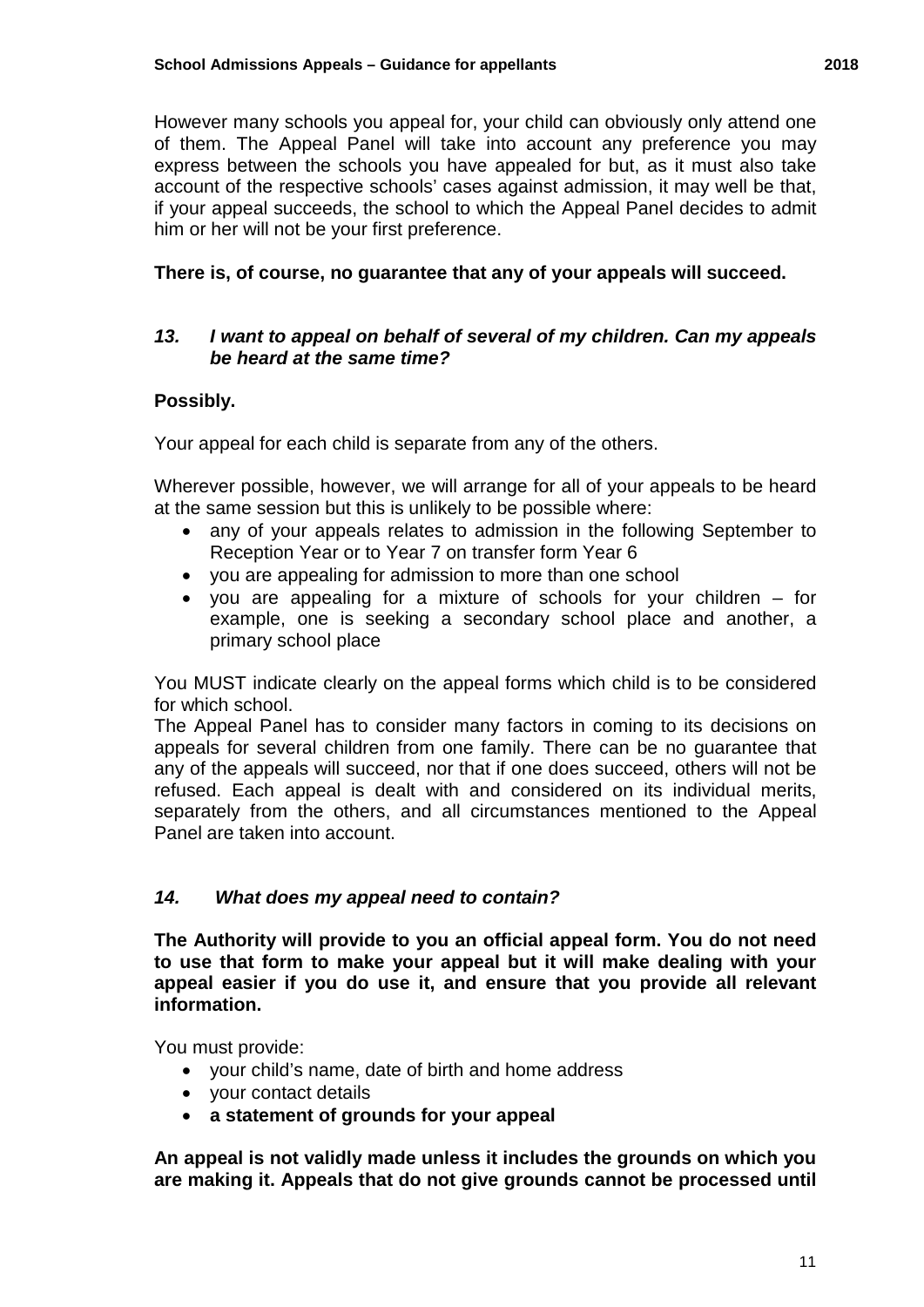**a statement of grounds is provided – in particular, the period within which the appeal must be heard (see question 16) will not start until you have given your "grounds".** 

briefly explaining why you are appealing, is enough so long as it enables the Authority and the Appeal Panel to understand why you want your child to attend Your grounds for appeal do not need to be complicated: a simple statement, the school(s) for which you are appealing.

 You are not obliged to provide supporting evidence; but it will be easier for the Appeal Panel and the Authority to understand the basis of your appeal if you do provide evidence in advance of the hearing. Evidence can include:

- • medical evidence, not only about your child's health but about that of other members of the family, including yourself, if you think that it might statement of health) be relevant (but please note: to be useful, medical evidence needs to include details of the specific diagnosis and not just be a general
- letters from social workers or family support workers
- letters from your child's existing school, for example where there is a bullying problem
- letters from organisations that have dealings with your child, for example a youth organisation such as Scouts or Guides, a sports club or a private provider of tuition

 **bear in mind that your case must indicate why your child should go to the Please note that, in law, your appeal is FOR admission of your child to a particular, named school. It is not an appeal AGAINST him or her continuing to attend a particular school. It is important therefore that you school(s) you are appealing for.** 

#### $15.$ *15. My child is over 16. Are there any special rules applying to his or her appeal?*

#### **Yes.**

 Children who are 16 or over have a right of appeal in their own right. That right can be exercised whether or not their parents also appeal; and the grounds of appeal – and even the school(s) appealed for  $-$  do not have to be the same. Where possible, however, both the parents' and the child's appeals will be dealt with together.

 Form (Years 12 and 13) of a **School or Academy** that has one (appeals for The appeal can be for admission to Year 11 in Secondary School, or the Sixth admission to the Sixth Form College or another institution of Higher Education are outside the scope of this appeals system).

 by parents: the same processes, timescales and criteria apply to both types of An appeal by a child over 16 is dealt with in exactly the same way as an appeal appeal.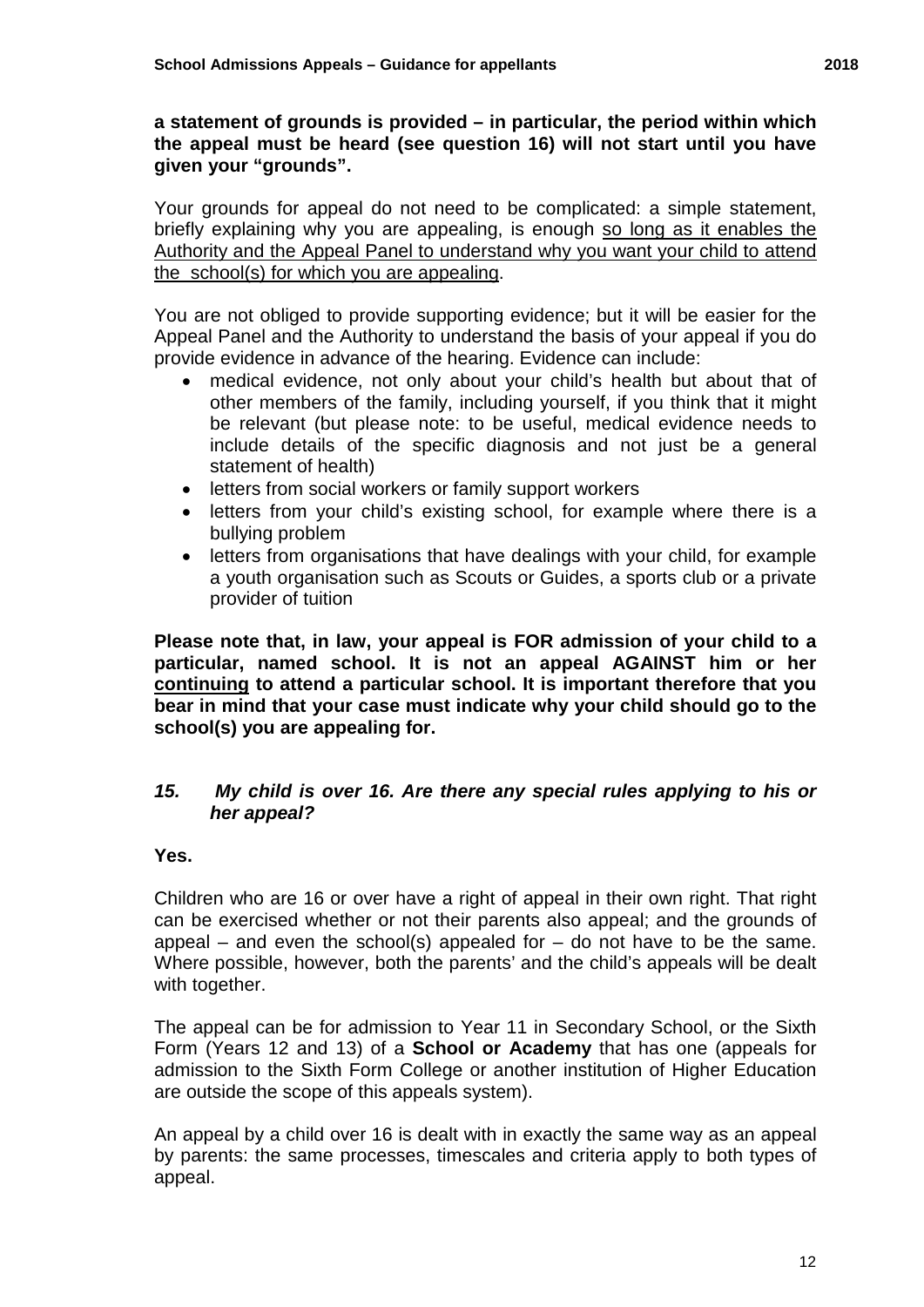See also Appendix 5 of this booklet.

#### *16. How long will I have to wait for my appeal to be heard?*

#### **of at least several weeks is inevitable. We arrange appeals as quickly as possible after receiving them but a wait**

The Code sets out time limits for the hearing of appeals as follows:

- **Secondary transfer admissions**  appeals for "on-time applications" March) must be heard by 5 June (or the previous working day, if 5 June (those relating to decisions sent on the national offer date, generally 1 falls at a weekend). The Secretariat arrange hearings generally from late April until early June there may, therefore, be some time between your appeal being received and it being heard.
- **Reception admissions**  appeals for on-time applications must be heard by 22 July (or the previous working day, if 22 July falls at a weekend).
- • **Sixth Form appeals**  appeals for admission to a sixth form at a school or Academy cannot be made until GCSE results are available. In the interests of avoiding unnecessary delay, appeals will be dealt with speedily, in early October.
- **Secondary transfer and Reception admissions: appeals for late applications** – if possible such appeals will be included with those being heard for the same admissions round. However, if this is not feasible, we will ensure that they are heard before the end of the summer term.
- **Casual appeals (those made in-year other than for admissions to Reception or to Year 7 on transfer from Year 6)** – hearings must be held within 30 school days of the appeal being lodged. We arrange hearings sessions as and when needed.
	- Note: "School days" means Monday to Friday when schools are open. Weekends, bank holidays and Christmas, Easter, Summer and half-term holidays do not count.

An indicative timetable, giving the likely dates of appeal sessions and the deadlines relating to them is available on the Council's website at

https://www.havering.gov.uk/info/20006/schools\_and\_education/481/appeal\_for a school place

 changes that might occur between the appeal date and the start of the new Appeals for admission to a Year (other than Reception Year or Year 7) with effect from the start of the next school Year will be heard within 30 school days of receipt. The appeal will, however, be decided on the basis of the current circumstances at the school and therefore cannot take into account any school Year.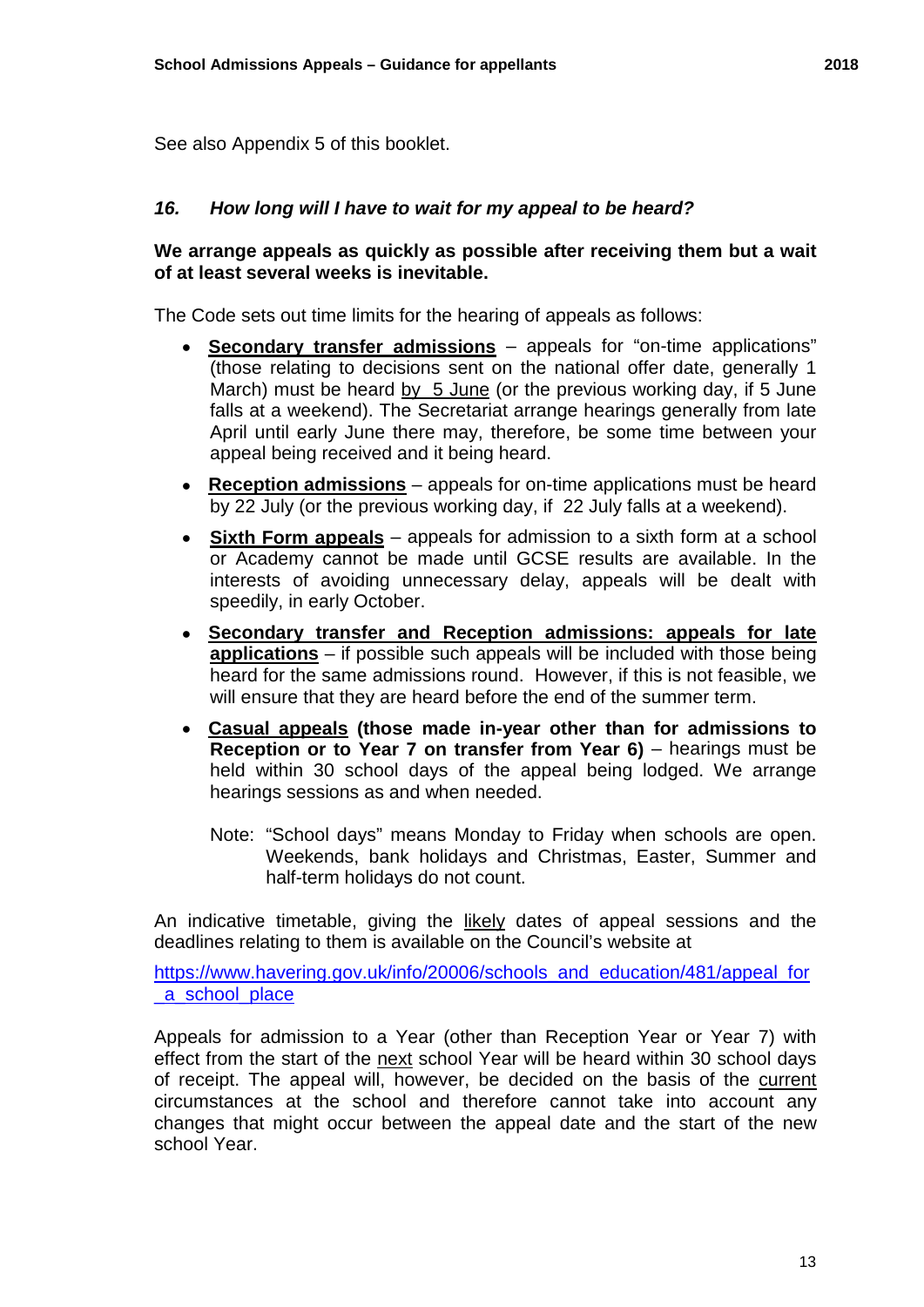We will give you as much notice as possible of the date and time of your appeal (unless you have asked for an appeal as a matter of urgency and waive your right to the full notice). Casual appeals (including those being re-heard) are dealt with strictly in order of receipt and it is not possible to give particular appellants preferential treatment.

 **If for some reason the date we give you is inconvenient for you, you should notify the Secretariat of that and we will do our best to allocate a fresh time and date as soon as possible. We cannot however guarantee that, if you ask for a different date, the hearing will take place within the relevant timescale mentioned above.** 

### *17. Where and when will my appeal be heard?*

**Generally, appeals for schools in Havering are heard at Havering Town Hall, Main Road, Romford RM1 3BD. Public "pay and display" parking facilities are available at the Town Hall – you must pay to park, as there is no exemption for people attending appeal hearings. Since a parking space cannot be guaranteed, you may find it preferable to park elsewhere or to travel other than by car.** 

 **Wherever you park, you should allow sufficient time for your appeal to be responsible for any additional or penalty payment you may incur if your heard when paying. We cannot guarantee that your appeal will be heard at the appointed time or be finished by a specific time. We are not appeal takes longer than expected and you overstay your parking time as a result.** 

 Occasionally, some other venue may have to be used and, if that applies in your case, we will tell you so. But appeals are never held at the school for which you are appealing nor at the offices of the Council's Children's Services.

 answers to questions 40 – 43 (on pages 26/27) and appendix 1 (page 36). Wherever your appeal is heard, the procedure will be the same – see the

Appeal Panels normally sit between 9.30am and 5.30pm to hear a number of appeals. See question 16

#### **Please note that, generally, appeals cannot be heard sooner than about a month after they are received by us; and it may take longer than that, especially if the appeal is received between mid-June and September.**

It is not possible to arrange appeal sessions in the evening, at weekends, on bank holidays or during the Christmas, Easter, Summer and half-term holidays.

#### *18. Who will be at the Appeal Hearing?*

• **You and anyone you choose to ask to accompany you**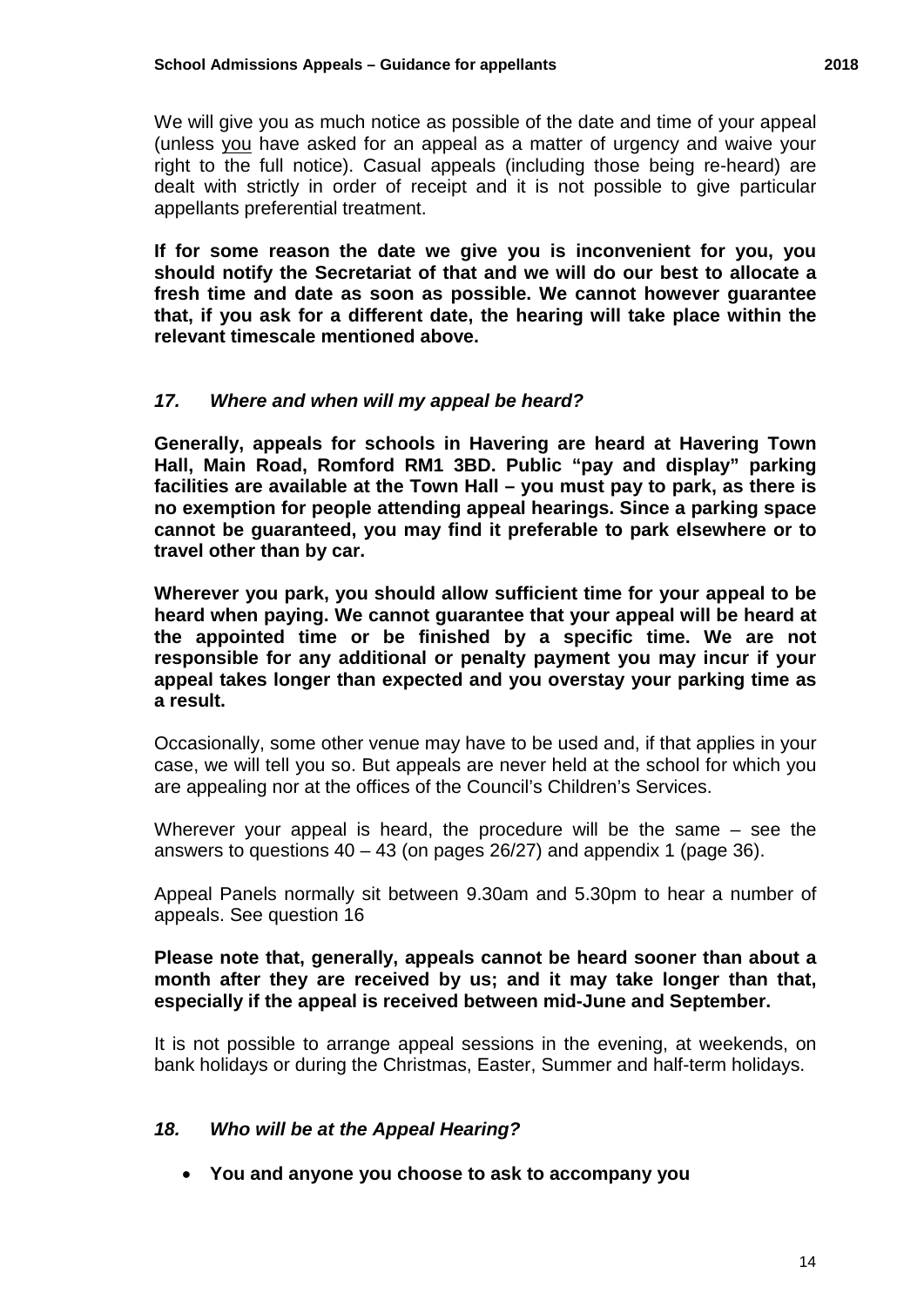- **The Appeal Panel (3 members)**
- **The Clerk to the Appeal Panel**
- **The presenting officer from the Admission Authority; and possibly a representative of the school such as the Headteacher or Deputy Headteacher, or senior teacher, or a Governor.**
- **Sometimes, a legal adviser may also need to be present to assist the Appeal Panel**
- **An observer may be present**
- **Nobody from the public will be present**

 and Appendix 2. We will tell you if your appeal is to be held under a grouped Some appeals are dealt with under a grouped arrangement – see Question 39 arrangement.

#### **In grouped appeals, a number of other parents will also be at the first part of the hearing.**

 **Very occasionally, there may be an observer present. This may be someone from a statutory body which has a supervisory role in the appeal process, or someone Appeal Panel Clerk or presenting officer. carrying out an appraisal for personal development purposes of the Appeal Panel members; or it may be someone who is training to be an Appeal Panel member,** 

 **You have the right to refuse to allow such an observer to be present while your appeal is heard.** 

#### *20. Who are the Appeal Panel members?*

**The Appeal Panel will have three members**:

- • One will be "experienced in education": that is, he or she will be familiar with educational conditions in the Authority's area, perhaps as a teacher not the one(s) for which you are appealing); and or school governor, or be a parent of a registered pupil at a school (but
- • One will be a "lay person", that is, someone without personal experience in the management of any school or the provision of education in any school (other than as a school governor or in any other voluntary capacity);

The Chairman of the Appeal Panel will be from either of the above two categories.

Appeal Panel members are recruited by public advertisement and voluntarily give their time to sit on appeals. They have received training appropriate to the role. The Appeal Panel members hearing your case will have been selected to serve from the pool of trained Appeal Panel members and will have no connection with the school(s) for which you are appealing, or the Council.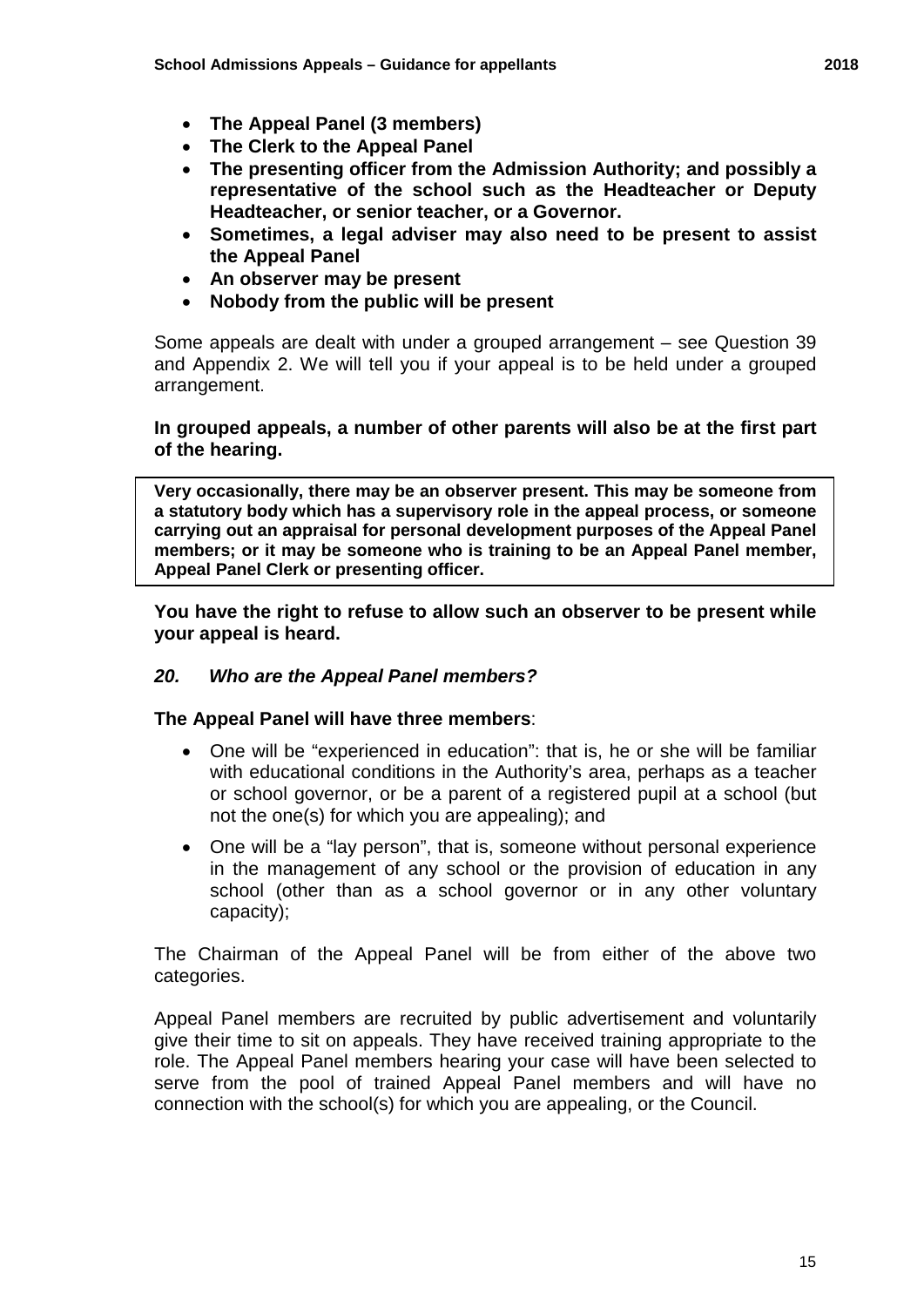going training, every Appeal Panel member is subject to regular appraisal to We take the role of Appeal Panel member very seriously. As part of their onensure that all their training needs are met.

 recognise any of the names as a friend or acquaintance, please tell the When we notify you of the appointment for your hearing, we will tell you who will be the three Appeal Panel members hearing your case. If you think you Secretariat **immediately** as it is inappropriate for someone you know, or who knows you, to hear your case.

#### $21.$ *21. What powers does the Appeal Panel have?*

#### **The Appeal Panel can either refuse or allow your appeal. It has no other power.**

 However, as part of the appeal process, the Appeal Panel must consider if the Authority's admission arrangements have been properly applied.

If the Appeal Panel finds that your child would have been offered a place if the published admission arrangements had been properly implemented, your appeal **must** be allowed.

 If the Appeal Panel considers that the school's admissions criteria may be appeal on the basis of the existing admission criteria and the facts and evidence unlawful, it has a legal duty to report upon them to the Schools Adjudicator. But even if the Appeal Panel considers the criteria unlawful, if MUST decide your presented to it.

#### $22.$ *22. What is the role of the Clerk to the Appeal Panel?*

#### **The Clerk is present to ensure the appeal is conducted fairly and to make the formal, "official" record of the proceedings and advise on legal procedure**

The Clerk has no say in the Appeal Panel's decision but is there to:

- explain the basic procedure and deal with any questions you may have about it
- ensure the relevant facts are established
- make sure each party is heard in turn
- be an independent source of advice on the law and procedures
- make a written record of the proceedings, decisions and reasons
- after the appeal, notify all concerned of the Appeal Panel's decision

The Secretariat also arranges hearings, appoints Appeal Panel members to hear appeals and deals with any correspondence relating to appeals, both individually and generally.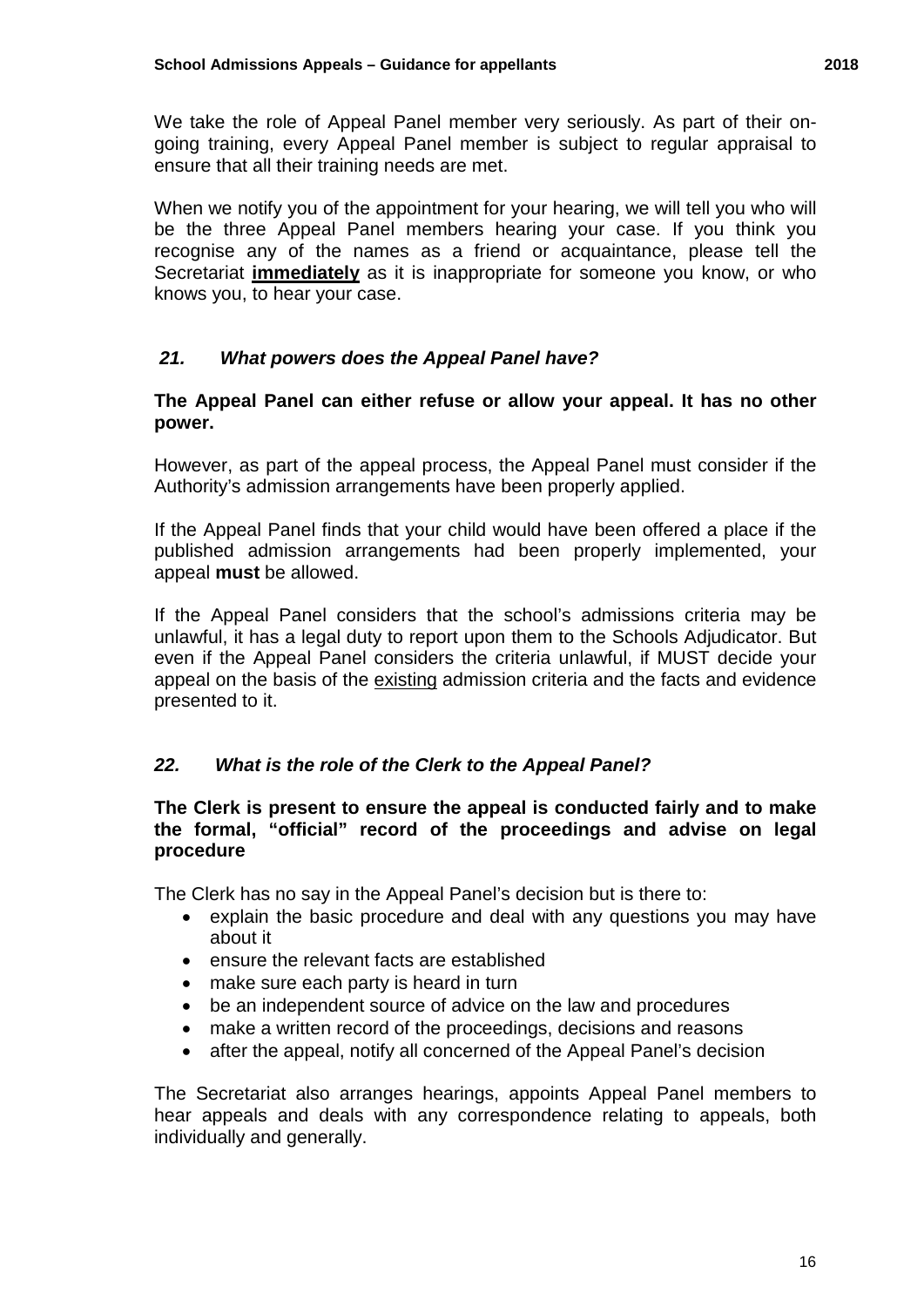**Please note that tape recording of the proceedings, whether by you or by the Clerk, is never permitted.** 

### *23. What is the role of the "presenting officer" at the appeal hearing?*

#### **The presenting officer is not involved with the decision making process of the appeal hearing in any way.**

 answer any questions raised by you or the Appeal Panel members. The presenting officer is responsible for explaining why the Authority believes a place cannot be offered to your child at your preferred school. They will present the case on behalf of the Authority at the appeal hearing about the school and

 **The presenting officer (and anyone else representing the Authority or the school) will enter and leave the room at the same time as you.** 

#### $24.$ *24. Should I attend the appeal hearing?*

#### **Yes, if at all possible!**

 **You** are the best person to tell the Appeal Panel why you want your child to go you can ask the presenting officer questions about the Authority's case. To ensure a fair hearing, the presenting officer may ask you questions about your to the school as you know your situation and will be able to provide information to help the Appeal Panel make an informed decision. Also, in the same way, reasons for appealing.

#### $25.$ *25. What happens if I cannot, or do not want to, attend the hearing?*

#### **If you cannot attend a hearing on the appointed date or at the appointed time, let the Appeals Secretariat know as soon as possible so that an alternative appointment can be arranged for you.**

 If you do not want to attend the appeal at all, it will normally be considered on the basis of "written representations". The Appeal Panel will still meet but it will consider only the written case put forward by the Authority and your appeal (and any supporting evidence). **The Authority will not be allowed to be represented if you are not going to attend a "written representations" hearing.** 

**Therefore, it is vital that you make sure the Appeal Panel has all the letters and documents you wish it to consider. All of these must be sent to the Appeal Clerk to arrive before the appeal hearing. The Clerk will return any documents that you ask to be returned to you with the decision letter.** 

**If you find near to the date of the hearing, or even on the day itself, that you cannot attend for some unexpected reason, please contact the Secretariat as it may be possible to re-arrange the hearing for a later time or another day if you wish to be present when the appeal is considered.**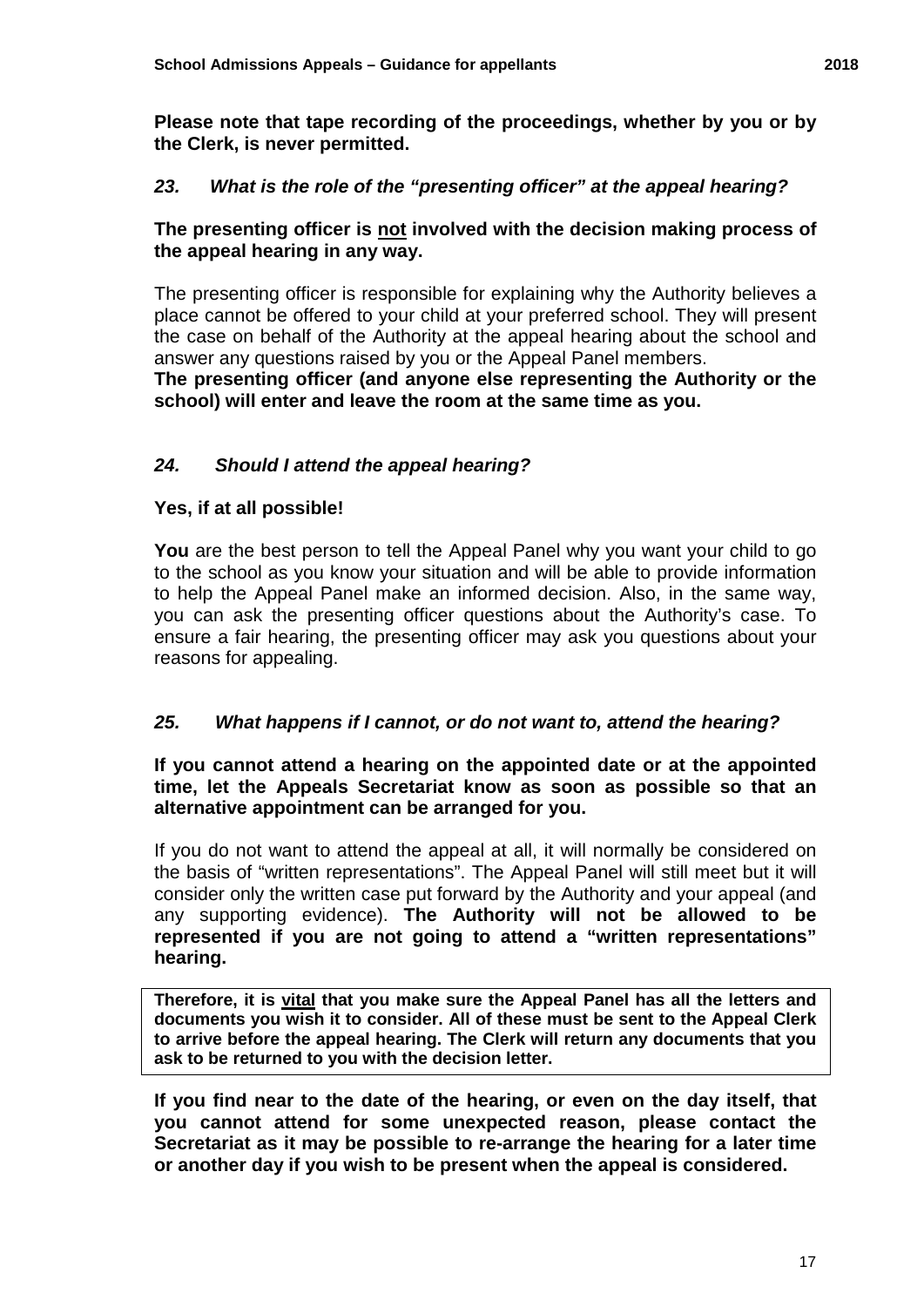**appeal in your absence. Moreover, if your appeal has been adjourned once and you fail to attend when it is re-arranged, the appeal will normally be dealt with in your absence. Unlike a hearing by "written representations", officer representing the school. Please note that, if you fail to attend on the appointed day and do not let us know that you cannot attend, the Appeal Panel will consider your a hearing in the circumstances above will take place with the presenting** 

#### *26. What happens if I need an interpreter, signer or other helping understanding what is going on?*

#### **You may have an interpreter or signer at your appeal hearing.**

 **least a week** before the appeal hearing. Please contact the Secretariat to arrange this free of charge, if you so wish, **at** 

Alternatively, if you prefer, you may arrange (at your own cost) for someone to come with you to interpret or sign for you.

#### *27. Can I bring someone with me to help me present my case?*

 **You may bring a member of your family, a friend, a neighbour or a representative along with you, either to help you say what you want or to speak for you or to simply give you support.** 

 Although you have a right to be represented, it will not normally be necessary for a solicitor or other advocate to represent you as this is not a court of law and we aim to keep the appeal hearing as informal as we can. **The Secretariat is unable to arrange for you to be represented or to contribute to any costs you may incur in being represented**.

 but it is unlikely to be necessary for witnesses to attend. The Appeal Panel may provided that it is relevant and not repetitive. You can organise your presentation to the Appeal Panel in any way you wish consider it appropriate to allow witnesses who do attend to give evidence,

If you wish, you may be accompanied by a Choice Adviser, a locally elected politician, or an employee of the Council such as an educational social worker, SEN adviser or learning mentor, **provided that this will not lead to a conflict of interest**.

 **nor may an employee of the school in question attend, as their doing so in question. If you are in any doubt about this, please contact the Please note, however, that some Havering Councillors are unable to attend would lead to a conflict of interest for the individual Councillor/employee Secretariat for further advice.**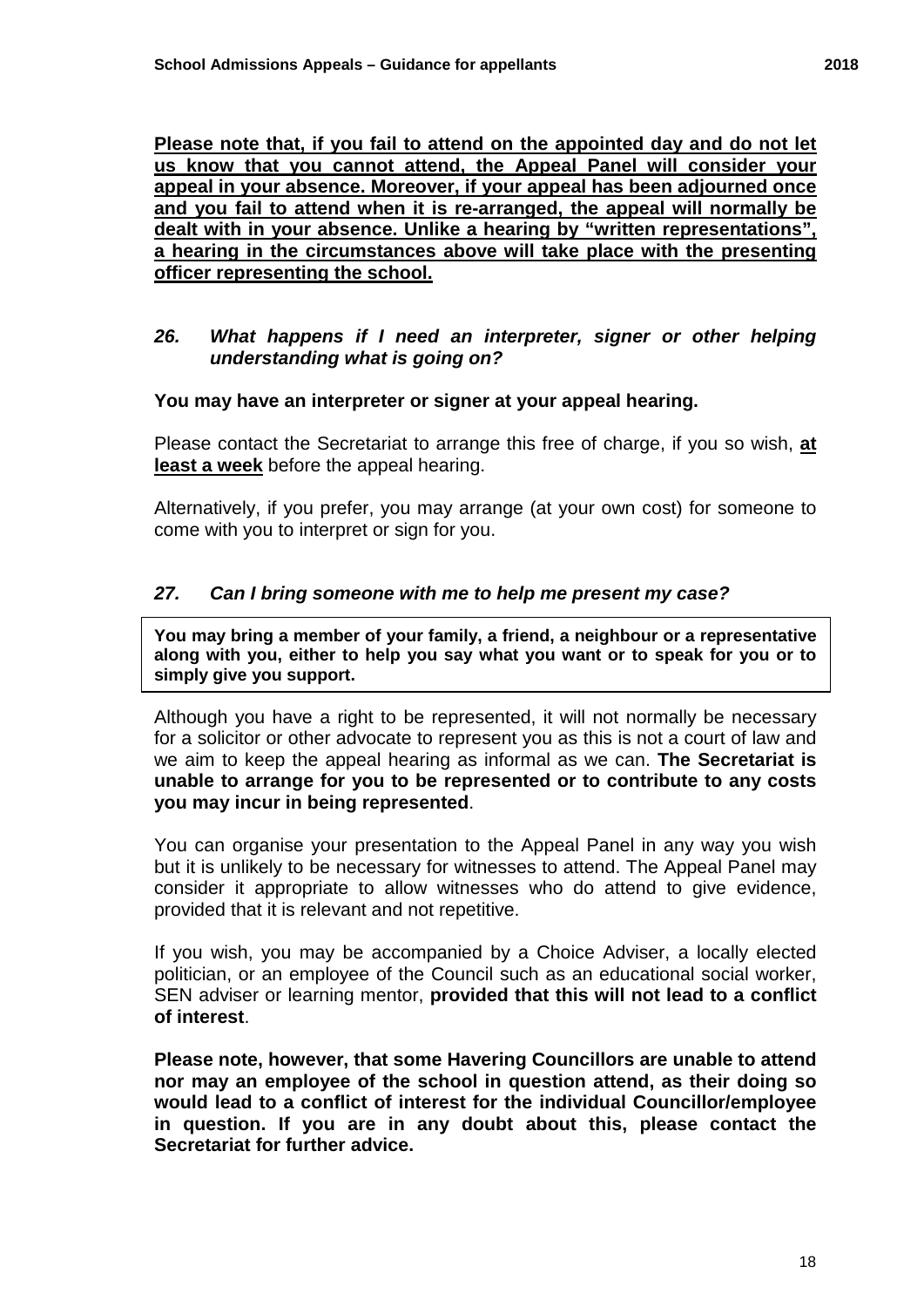#### **Whether or not you bring your child to the hearing is up to you.**

 of a hearing that a child – particularly one of primary school age – could find You should bear in mind, however, that things are likely to be said in the course hard to understand, or upsetting.

Please note also that there are no crèche/nursery facilities at the Town Hall so you will need to make your own child-care arrangements for any young children. Older children are welcome to wait for you in the designated waiting room but please note that it is not possible for the Secretariat or other staff at the Town Hall to supervise them.

#### **Furthermore, Appeal Panels rarely find it helpful to see photographs of the children for whom appeals are being made.**

If you do bring your child into the hearing, it is your responsibility to ensure that they do not misbehave or cause disruption.

#### *29. Can I withdraw my appeal?*

#### **Yes. You can withdraw your appeal at any time.**

You can withdraw the appeal before the hearing by telephoning the Secretariat and then confirming it in writing to the Clerk to the Appeal Panel.

You can also withdraw it at the hearing.

 **However, if you subsequently wish your appeal to be reinstated you will normally has been a significant change in your circumstances. So please give the matter be expected to show good reason why it should be; for example, because there careful consideration before you do withdraw your appeal.** 

 please notify the Secretariat as appeals are not automatically cancelled when an alternative offer is accepted – and the Secretariat may not even know of the If you accept the offer of a place at another school before your appeal is heard, you may nevertheless continue with your appeal. If you decide not to appeal, other offer.

#### *30. Will I have any information about the Authority's case before the appeal hearing?*

 **You will be sent the case for the Authority stating why your child could not be allocated a place at your preferred school.**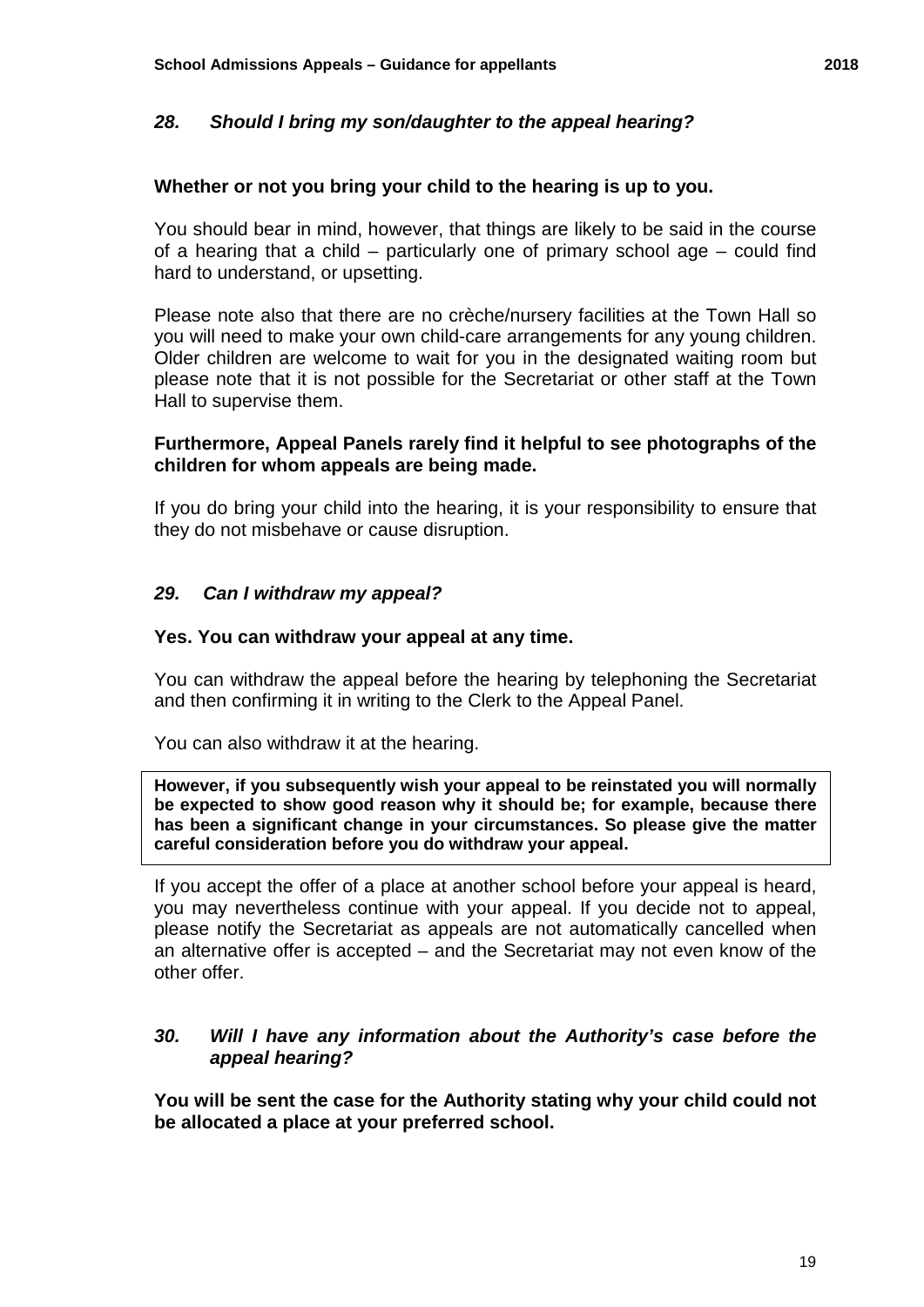This will usually be sent to you at the beginning of the appeal process but in any event be sent at least seven days before the hearing.

 **If you think you have not received a statement from the Authority, or cannot find it, please contact the Secretariat as soon as possible so that a further copy can be sent to you**.

#### *31. How can I find out how far I live from the school I want my son/daughter to go to?*

#### **Please note that the following advice is given for information only. If you have any doubt about the accuracy of the measurement of distance from your home to the school, please contact the Secretariat for further advice.**

 [http://maps.havering.gov.uk](http://maps.havering.gov.uk/) . When the page opens: If you have internet access, you can find out the approximate distance between your home and the school, using a similar process to that used by the Admission Authority, by going to the Havering Council website – simply go to

- Type in postcode in "Location" search bar above map
- Scroll and select house name/number
- Click "Find my nearest"
- Under "Education Establishment" choose type of school (primary, secondary etc)
- List of schools appear with closest first and furthest last
- Distance is **straight** line distance and measured in **metres**

**If you do not have internet access, you can get help from Havering's Library Service: go to your local library and ask the staff there to help you by following the advice given in this answer.** 

#### *32. How can I prepare for the appeal hearing?*

#### **You are responsible for presenting your case, for deciding what you would like to say at the appeal hearing and what written information you want the Appeal Panel to have.**

So, before the appeal hearing you are advised to:

- Familiarise yourself with the procedures, as set out in this booklet
- Make a note of any questions you may have about your appeal
- Make sure you have looked at the Authority's case before the appeal hearing and that you understand it
- • Make a note of any questions you would like to ask the presenting officer about the Authority's case
- Panel invites you to explain your reasons for wanting your child to attend your preferred school – it might be helpful to make a note of the main • Spend some time deciding what you would like to say when the Appeal points
- • Make sure that you send to the Appeal Secretariat copies of all the paperwork to support your appeal such as letters from your doctor,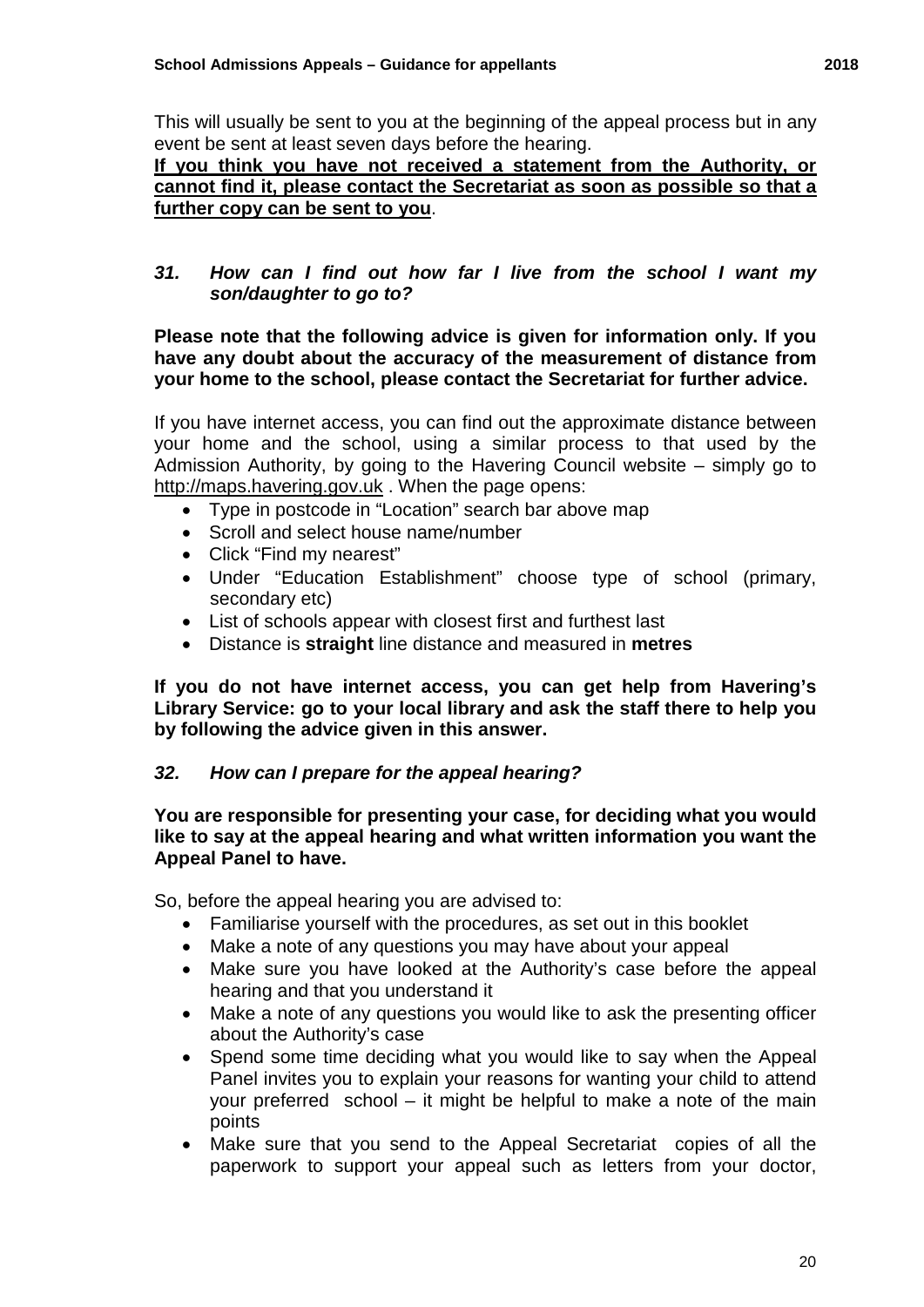• On the day of the appeal hearing, bring with you to the appeal: the Authority's case papers, which were sent to you in advance of the hearing; your supporting letters and documents; notes of any questions you may have; and this guidance.

 **although the Appeal Panel may be willing to consider late papers, it is Please ensure you send in your evidence well in advance of the hearing; obviously better if the Appeal Panel members have the opportunity to go through your case papers before the hearing.** 

#### $33.$ *33. Can anyone else help me with preparing for my appeal?*

**In the first instance, please contact the Secretariat on 01708 433076 for help with any general queries or concerns you may have.** 

 (ACE) is an independent national education advice centre which provides produces a wide range of publications. – Appendix 7 If you would like further advice or information, the Advisory Centre for Education information on the education system. ACE operates a national advice line and

Especially helpful is a booklet called "Appealing for a school", which provides advice on the appeals system and also gives advice on what to do if your appeal is unsuccessful.

A list of useful contact addresses is given in Appendix 7 of this booklet.

### *34. If I get professional help in preparing for or presenting my appeal, can I get help in paying for it?*

 **No. Neither the Authority nor the Secretariat can help meet any cost you incur in connection with the appeal, whatever the circumstances.** 

### *35. What can I say at the appeal hearing?*

**It is very important that you tell the Appeal Panel everything that is relevant to your case. The appeal is confidential so please feel free to say whatever you need to: do not think "Oh, that's not really important" – make the most of your opportunity to talk to the Appeal Panel. The members of the Appeal Panel will want to be certain that you do not leave your appeal thinking that things have been left unsaid and don't repeat yourself too much.** 

 **information they have been given; so make sure you tell them what you think The members of the Appeal Panel can only make their decision on the**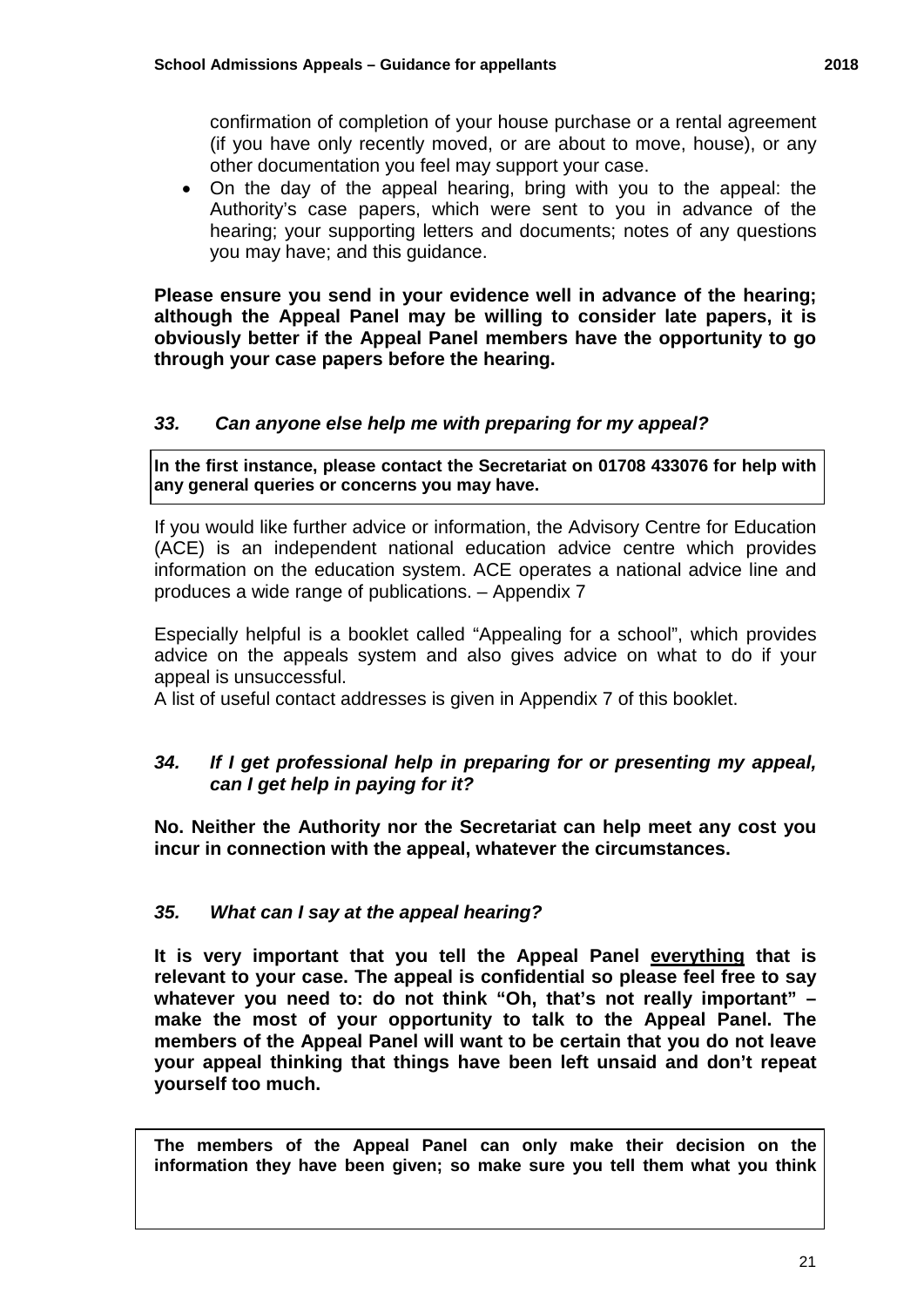**may be relevant and important about your case, even if you are unsure how relevant other people might think it is.** 

**Please note, however, that references to the school's academic record or to your child's academic ability or SATs results WILL NOT be taken into account as, under the comprehensive education system applying to all schools in Havering, admissions cannot be based on those factors.** 

 (and the position of any other child on it), are not relevant to the appeal and the Appeal Panel will not discuss those issues or take account of them. If your child is on the school's waiting list, that fact, and his or her position on it

#### *36. Does the Appeal Panel need any supporting evidence about my reasons for appealing?*

**Yes.** 

#### **However, if it is for an infant class place, please also read Appendix 3.**

- support it. **The evidence should include either a firm diagnosis of a**  If your case is based on medical or social grounds, whether of your child or anyone else in the family, you should provide written evidence from a doctor or other relevant professional, such as a social worker or health visitor, to **medical condition or an assessment of social circumstances and indicate why that diagnosis or assessment means that your child ought to go the school(s) you are appealing for.**
- If your case is based on a house move you should provide confirmation of exchange of contracts for, or evidence of the completion of, your house purchase; or a tenancy agreement; or any other relevant documentation from an independent source, such as your solicitor or the letting agent

*Please note that evidence that you have put in an offer to buy a house that has been accepted, or that you are "buying, subject to contract", is unlikely to be considered strong enough to be accepted as confirmation of a change of address* 

- If part of your case for seeking a new school for your child is dissatisfaction with the current school, for example because your son/daughter is being bullied, you should provide evidence such as letters of complaint and other correspondence. **The fact that you are unhappy with your child's current school will not be sufficient on its own to enable your appeal to succeed.**
- It is especially helpful if you can supply to the Appeal Panel statements about the effects of any bullying on your child's health or behaviour from independent sources such as your doctor or a behavioural counsellor, or written information from the Headteacher or another appropriate teacher at the existing school describing what they have been doing about the bullying
- • You are also invited to put forward any letters, reports or documents, or any other evidence that you think will support your case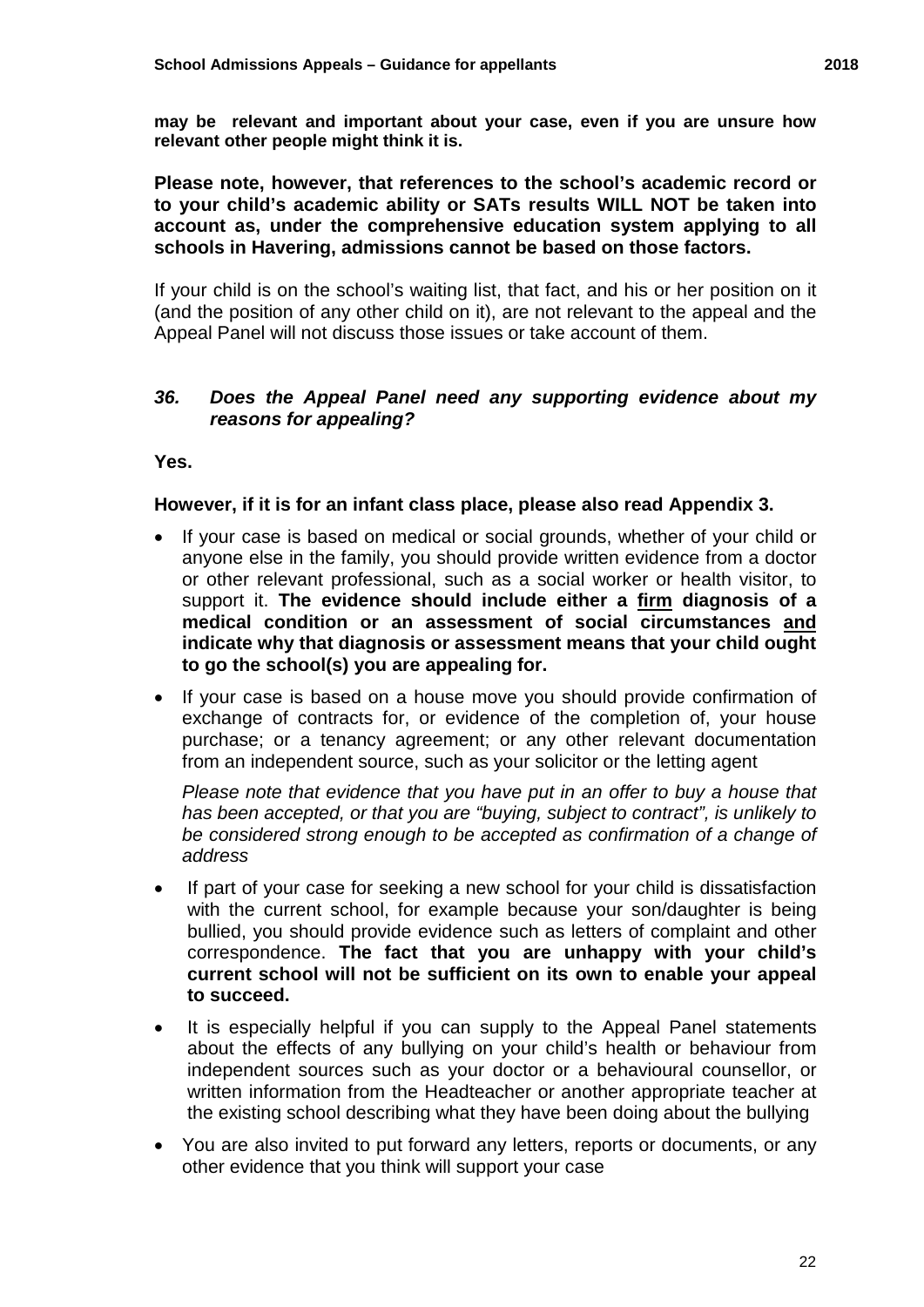• If your argument is that the original admission process was in some way faulty, you will need to prove that to the Appeal Panel and produce supporting evidence for the Appeal Panel members to consider

#### *37. Can I ask the Appeal Panel to contact anyone, such as my doctor or social worker, to confirm what I have said on my appeal form or at the appeal hearing?*

**No**.

supporting evidence at the appeal hearing. The Appeal Panel cannot accept or You are responsible for making sure that the Appeal Panel has any written take into account unsolicited evidence provided after the hearing has taken place.

#### *38. When should I provide my supporting evidence?*

 appeal hearing. The Education Appeal Secretariat will inform you in writing of If you have any supporting letters or documents to submit in addition to that information disclosed with your appeal form, then it must be passed and have arrived with the Education Appeal Secretariat at least nine days before your the deadline date for the submission of additional evidence when it notifies you of your hearing date.

 Appeal Panel. It will be for you to explain to the Panel on the day of the appeal Any written information supplied after the deadline will not be presented to the hearing why the additional evidence should be accepted. The Appeal Panel does not automatically have to accept any late evidence that is submitted. It may decide to adjourn your appeal so that they, and the Authority representative, have the opportunity to read this additional evidence to ensure that they give it proper consideration.

If you have to bring papers to the hearing, it would be helpful if you could ensure that you have **five copies** of each document (three for the Appeal Panel members, one for the presenting officer and one for the Clerk).

#### *39. Grouped hearings*

 **hearing: grouped hearings and individual hearings. Most hearings in The legal requirements for school admission appeals allow two forms of Havering are dealt with individually, but some schools may opt for grouped hearings.** 

 school's case and can be questioned about it; the parents put their case, and Both forms of hearing are broadly similar: the admission authority puts the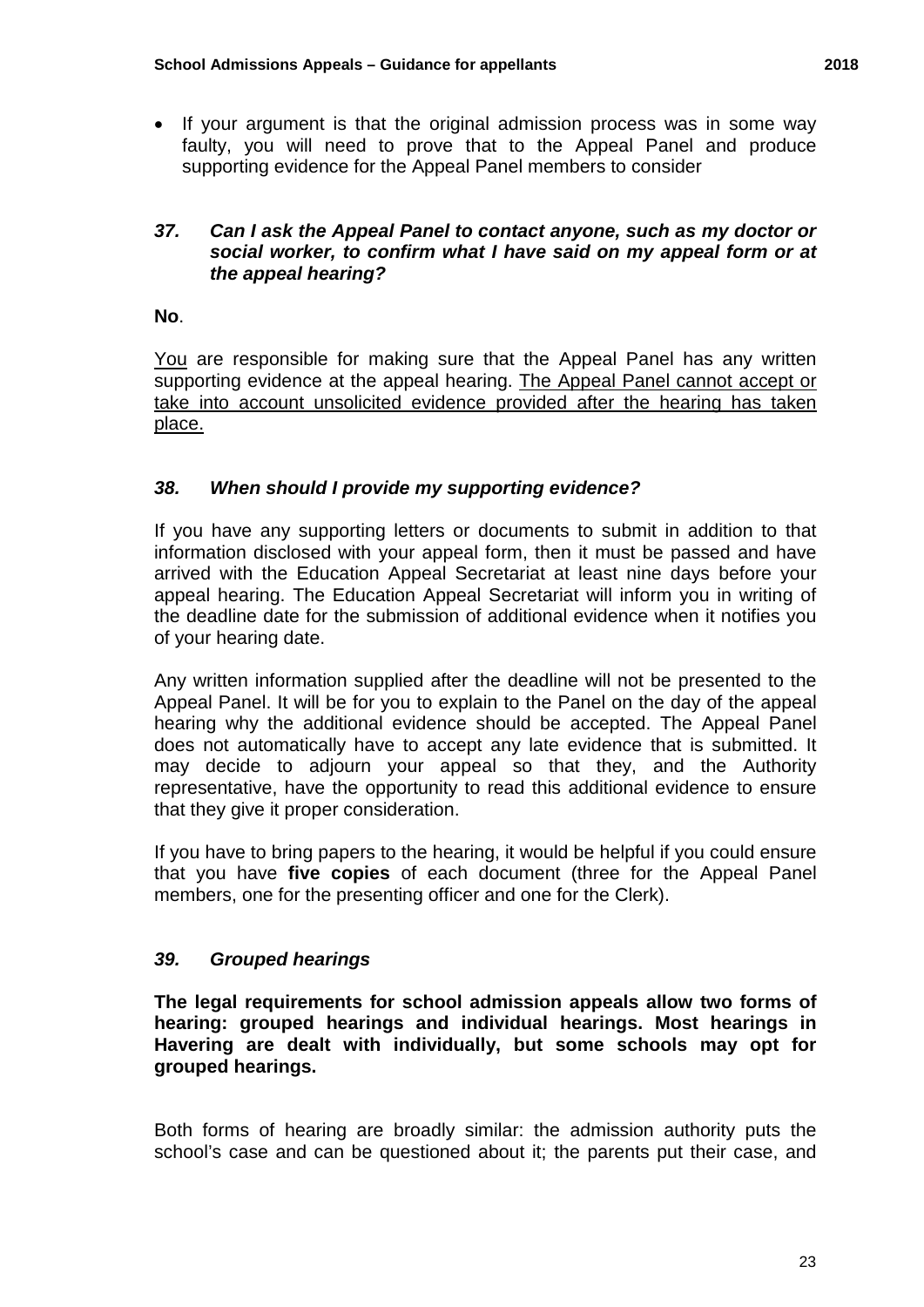can be questioned about it; and both sides have an opportunity to sum up their positions before the Appeal Panel comes to a decision.

Members of the Appeal Panel can ask questions at any time.

With individual hearings, all this is done in a single session, separately for each parents' appeal.

With grouped hearings, there are two sessions: first, the school presents its case at a session attended by a number of parents; then each parents' case is heard individually. The individual sessions will take place some time after the session at which the school's case was presented, possibly several weeks later.

We will tell you if your appeal is to be dealt with at a grouped hearing.

For more information, please refer to Appendix 2.

#### *40. How long does an appeal hearing take?*

 **do feel free to take as long as you feel you need to make your case. It is very important that you tell the Appeal Panel all you think they need to Each appeal is considered individually. Experience has shown that most take no more than about half an hour or so; but there is no time limit, so know about your child. You will not normally get another chance to do so!** 

 **another member of the Education Appeals Secretariat , will speak to you before You should arrive at least 15 minutes before your appointment time. The Clerk, or** 

your appeal starts in case you have any last minute queries about anything at all.<br>There could, however, be either a delay before your turn is reached So far as **possible, you will be kept informed of any delays and when it is likely that your turn will be reached but we cannot guarantee to be able to do so.** 

#### *41. What will happen at the appeal hearing?*

 **both you and the presenting officer have the same opportunities to speak. We try to make appeal hearings as informal as possible and ensure that** 

The order in which things will happen at the hearing is generally as follows:

 • **The Chairman will introduce the Appeal Panel members, presenting officer (and anyone accompanying her/him), the Clerk and anyone observing the hearing**

**The procedure is as follows:** 

- **The presenting officer will present the school's case**
- **You and the appeal panel will have opportunity to ask any questions you/they have about the school's case**
- **You will present your case for your child's admission to the school**
- **The presenting officer and appeal panel will ask you any questions about your case**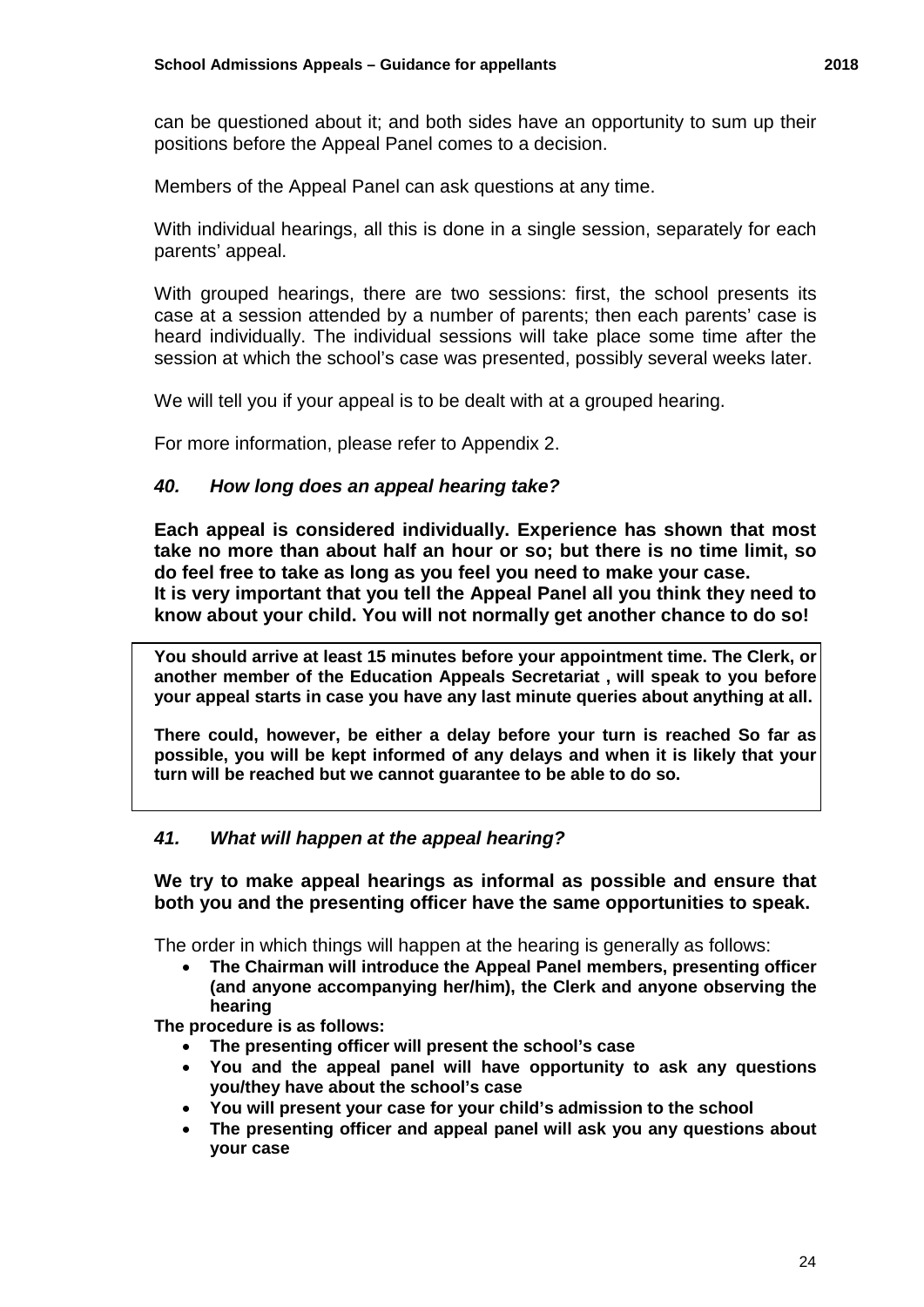- **The presenting officer will have an opportunity to sum up the school's case**
- **You will have an opportunity to sum up your case**
- **The Chairman will close the hearing**

The Clerk may occasionally need to ask questions of either you or the presenting officer in order to clarify issues for the record.

 her/him) will leave, as will you and anyone with you. Once your hearing is finished, the presenting officer (and anyone accompanying

 **The Appeal Panel will not announce the result of your appeal at or after the hearing; you will be notified in writing at a later date. We are unable to advise appeal results over the telephone or, other than in exceptional circumstances, by email.** 

#### *42. Why does the Chairman ask if I feel I have had an opportunity to say everything I want or need to?*

 **opportunity to present their case in the way they want. The Appeal Panel also want to be sure that you feel you have the opportunity to say The members of the Appeal Panel want to be sure that everyone has the everything you need to. If you do not think that that you have had an opportunity to say all that you wished to, please tell the Chairman so that it can be put right immediately.**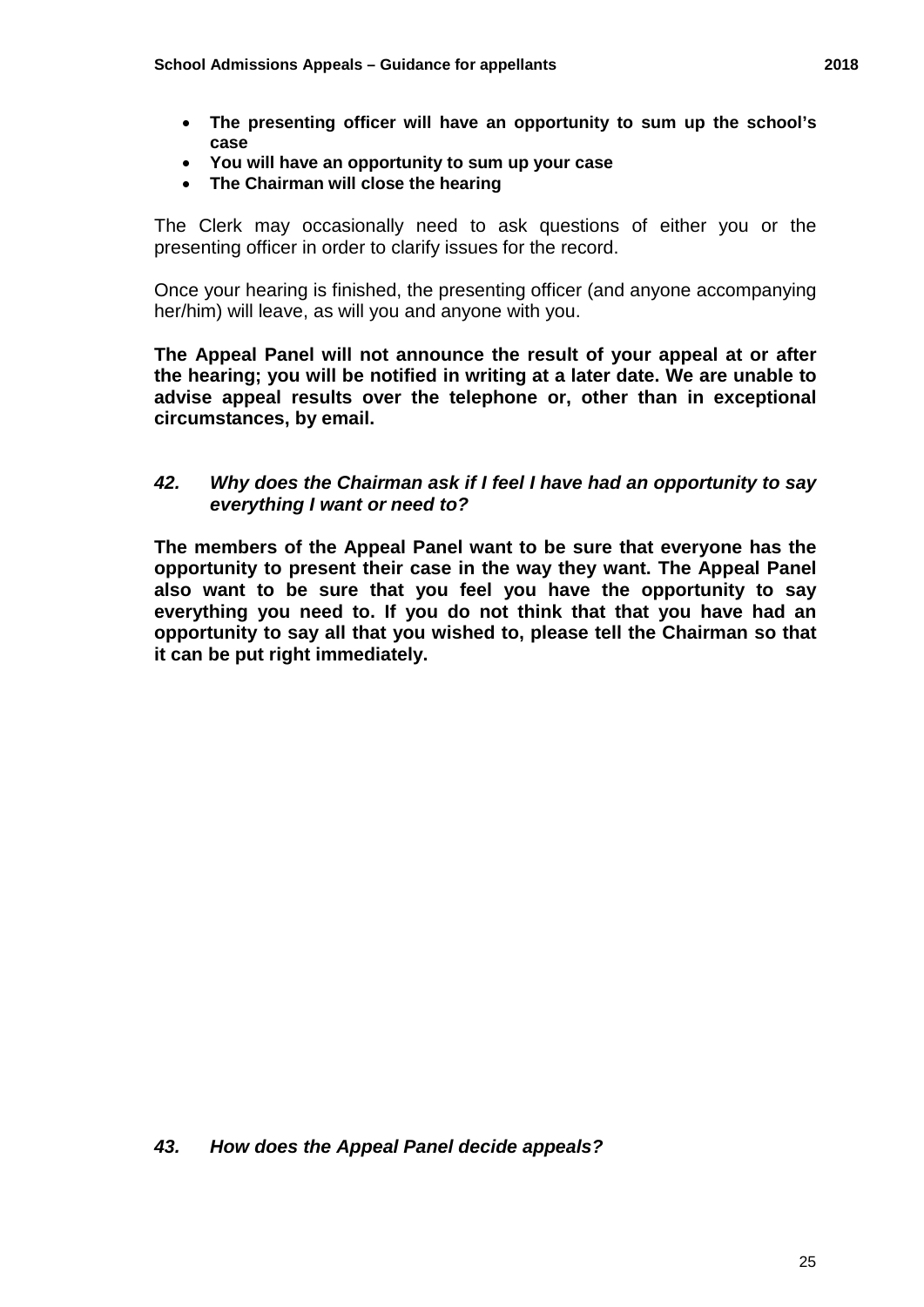Has the Authority proved to the

**YES** 

Has the Authority proved to the Appeal Panel that prejudice will arise if any appellant is admitted to the





 *44. Does the Appeal Panel ever adjourn an appeal hearing?*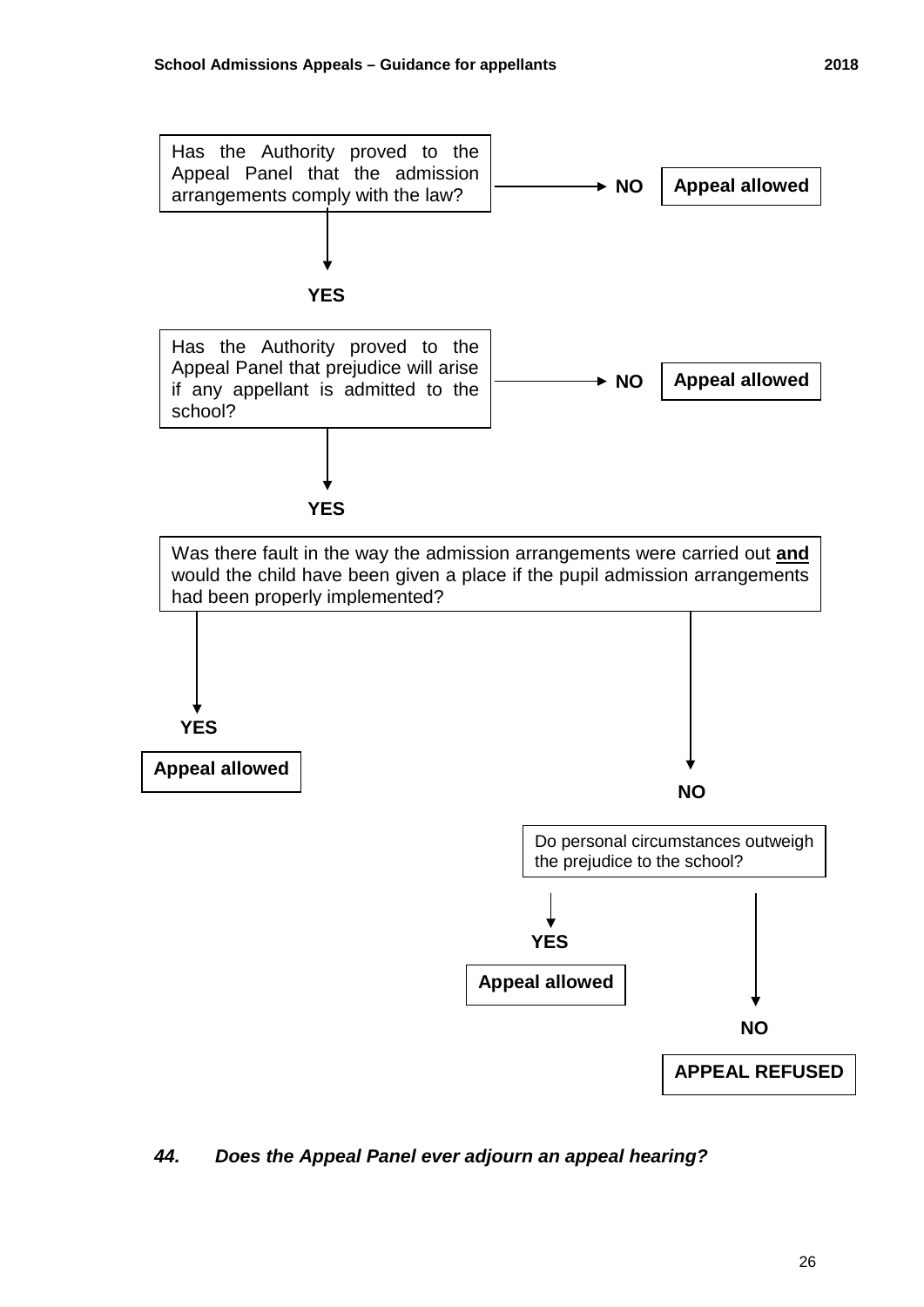#### **Yes.**

The Appeal Panel may adjourn an appeal hearing to later in the same day or another day in the following circumstances:

- the issues; or • If substantial new issues are raised for the first time at the hearing and it is necessary to adjourn to allow any party taken by surprise to consider
- hearing and it is in the best interests of both parties that the Appeal Panel • If a parent submits a lot of additional information on the day of the ensures it gives full consideration to the new information before coming to a decision; or
- Authority or parent; or • If the Appeal Panel requires further information to be obtained by the
- that appeal or any other appeal to a later time or another day; or • If, due to the time it takes to deal with any stage of any appeal that was not anticipated, the Appeal Panel considers it would be fairer to adjourn
- If an Appeal Panel Member is, or becomes, ill or is absent; or
- For any other appropriate reason.

#### *45. What should I do if I think the Authority has made a mistake in applying the admission criteria or the admission arrangements, including coordinated admission arrangements?*

#### **You are responsible for ensuring that you challenge what the Authority has or has not done.**

For example, if you think that the Authority has not measured the distance between the school and your house correctly, you can query this both before and/or at the appeal hearing.

 necessary to adjourn the appeal to have the route and distance checked before However, it would be helpful if you could raise it with the Authority before the appeal hearing so that it can be checked by the Authority; otherwise it may be the Appeal Panel can make its decision.

### *46. When does the Appeal Panel make its decision?*

#### **Decisions are not normally made on individual cases until all parents have been involved in all stages of the process, or an injustice could result.**

 yours is the only appeal for a particular school and year group being The Appeal Panel will reach a decision either at the end of your hearing (where considered) or after hearing all appeals if there are other appeals for the same school and year group.

However, in very exceptional circumstances, for example if a particular hearing is adjourned or a parent asks to be heard later than the time arranged and if the gap is significant, it might not be reasonable to hold up decisions for the other appellants.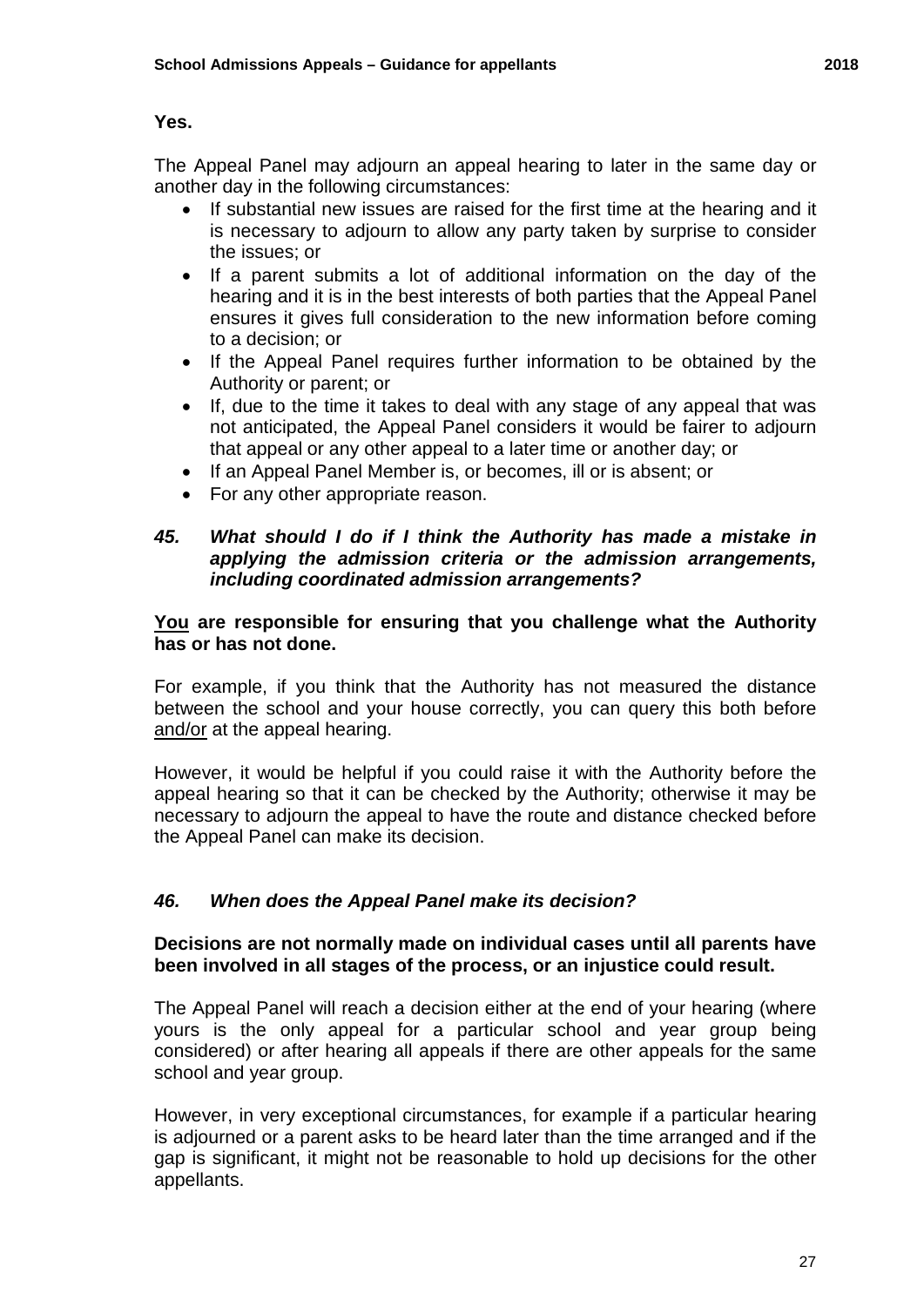#### *47. What does the Appeal Panel have to take into account in coming to its decision about my appeal?*

**The Appeal Panel must take into account your preference of school, the reasons for your preference, and the admission arrangements and criteria published by the Authority**.

The Authority is not required to comply with your preference if:

- your child has been permanently excluded from two or more schools; or
- to admit your child "would prejudice the provision of efficient education or the efficient use of resources".

 Prejudice" review – see Appendix 3. **In the case of infant classes**, "prejudice" may also arise because of "qualifying measures" required to be taken to comply with the limit on infant classes. Where the Authority makes its case on this basis it is known as an "Infant Class

#### *48. My child has a disability. How can I be sure there will be no discrimination?*

**The Equalities Act 2010 forbids schools from discriminating against disabled pupils and prospective pupils in their access to education, including admissions.** 

The Authority and schools:

- **must not treat disabled children less favourably** than other pupils, or prospective pupils, for a reason relating to their disability without justification, and
- **must make reasonable adjustments** to ensure that disabled pupils, or prospective pupils, are not placed at a substantial disadvantage compared with non-disabled pupils.

There are two exceptions to the "reasonable adjustment" duty. Schools are not required to:

- provide auxiliary aids or services; or
- remove or alter physical features.

 **It is not discrimination if, at the time you applied for admission, the Authority did not know and could not reasonably have been expected to know, that your child was disabled.** 

 **Therefore, the Appeal Panel will consider whether:** 

- **the admission criteria have been applied correctly and impartially;**
- **the pupil is disabled as defined by the legislation**
- **the pupil has been discriminated against for a reason that relates to the disability;**
- **the school has taken reasonable steps to try and provide for that pupil; and**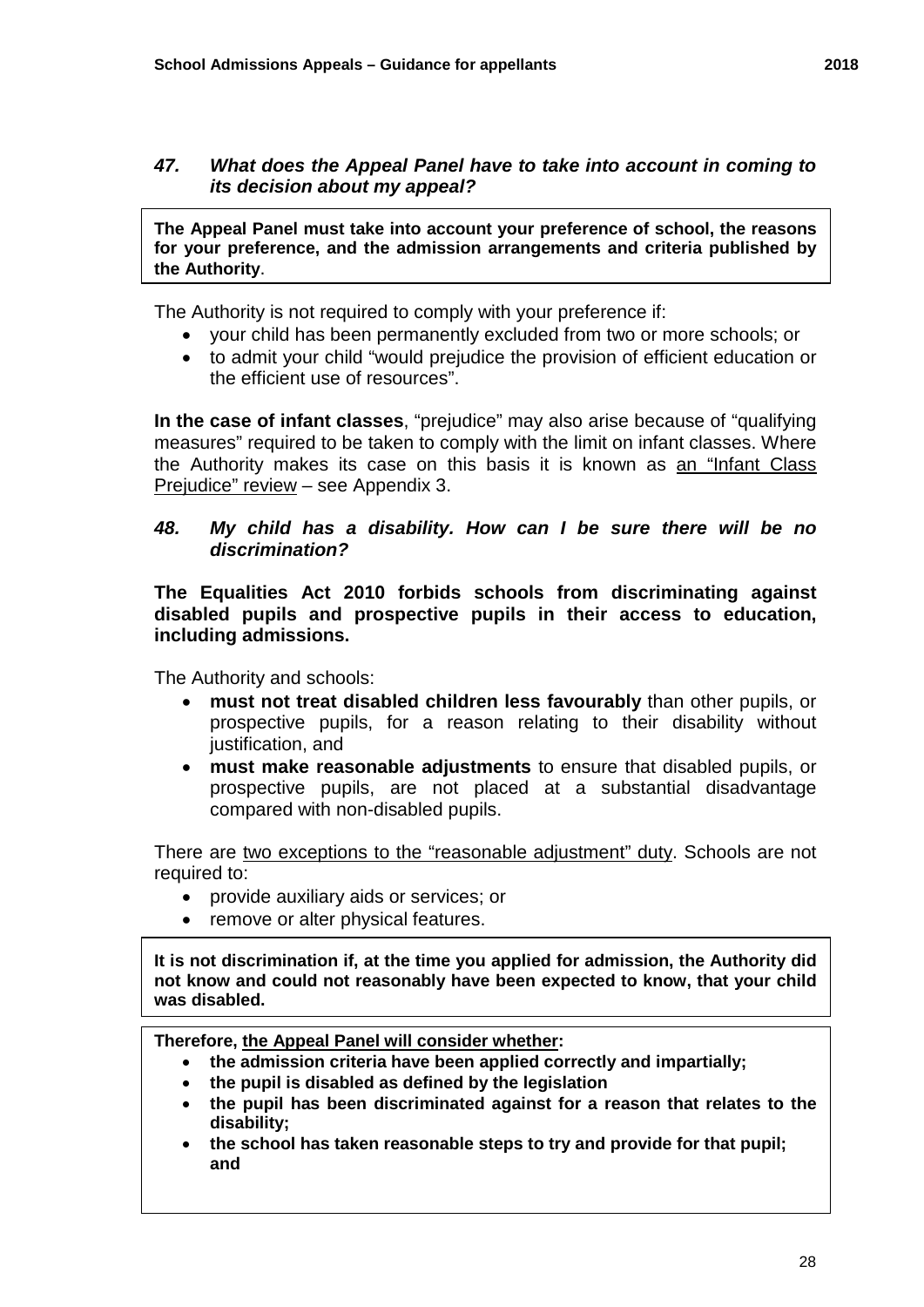In considering these appeals, the Appeal Panel must take into account the Equality & Human Rights Commission's guidance in their Code of Practice for Schools.

#### *49. 49. How will I find out the result of my appeal?*

 **Clerk to the Appeal Panel, which sets out the reasons for the decision. You will be informed of the Appeal Panel's decision by a letter from the** 

#### **Decision letters are normally sent by Special Delivery post and will need to be signed for.**

The decision letter will arrive no more than 7 days after the appeal.

 Panel has to hear all the appeals for a particular school before it can decide on any appeal for that school. Some appeals sessions for particular schools can last for two weeks or more. However, during the Spring and Summer terms, when the majority of appeals are heard, the notification of decisions can take longer because the Appeal

#### **Please do not telephone the Clerk or the Secretariat to ask for the result: we are not allowed to give out information about appeal results over the telephone.**

 send you an interim notice – saying simply whether or not your appeal has succeeded –within a couple of days of the hearing. If there is likely to be a delay in sending to you the full notice of decision, we will

 Occasionally, the Post Office is unable to deliver letters sent by Special Delivery post; addressees are then asked to collect their letters from the Sorting Office or to re-arrange delivery but letters not subsequently collected or re-delivered are receive that letter until a month or more after the hearing. then returned to us. Where we receive letters in such circumstances, we forward them on to the addressee by ordinary post – but that means you may well not

### *50. Can I see the notes of my hearing?*

**You may see – or ask for a copy of – the Clerk's notes of the hearing. These will be the handwritten notes taken by the Clerk of the part of the hearing at which you were present. You are not entitled to be given the notes of any other part of the hearing.** 

### *51. If I win my appeal, when will my child start at the school?*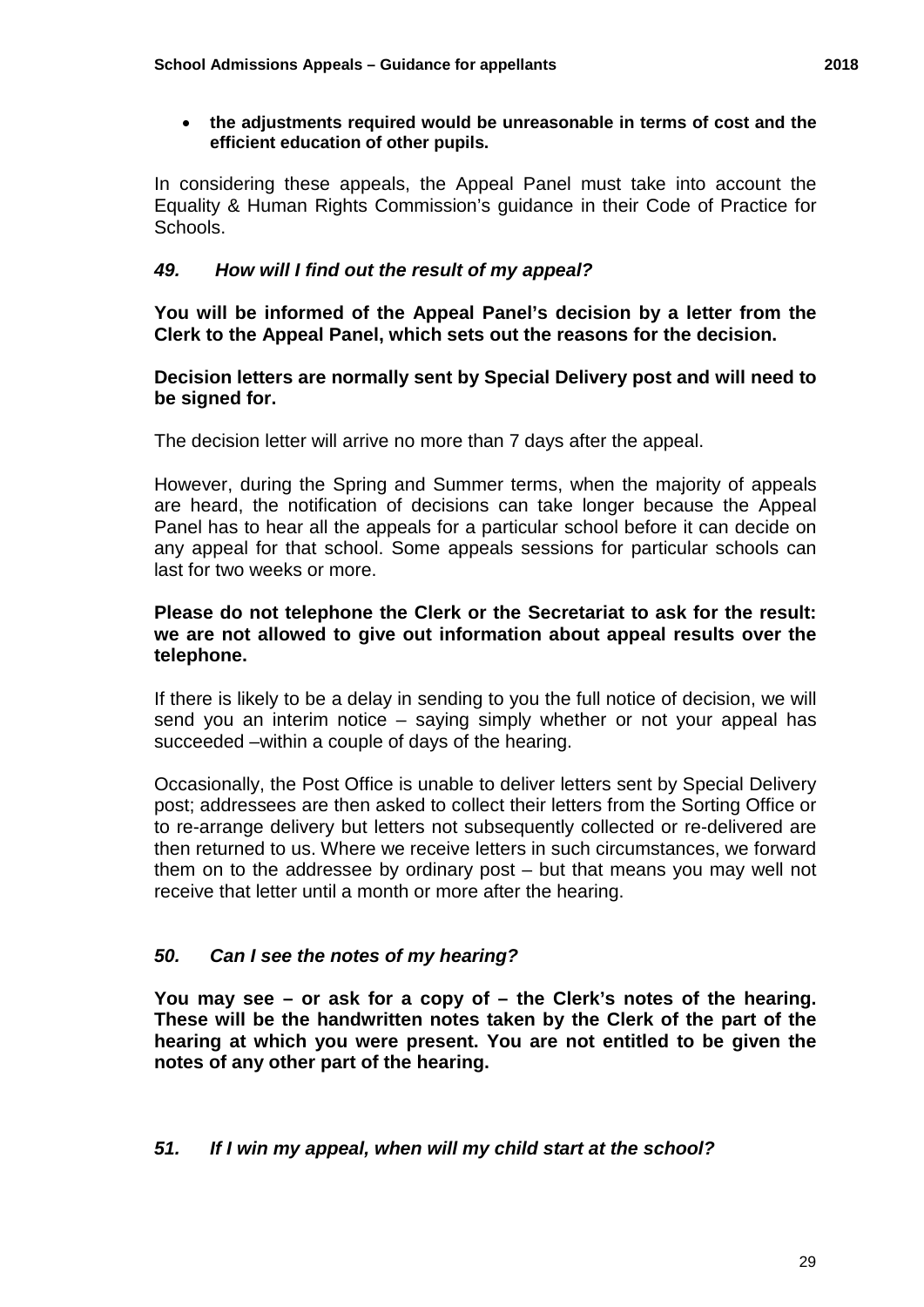#### **That depends upon the type of appeal you have made.**

 If you have appealed for admission to Year 7 at Secondary School transfer or to the Sixth Form, your child will be expected to start at the beginning of Autumn Term in September.

If you have appealed for admission to the Reception Year, your child must start on or before the date on which he or she reaches compulsory school age.

If you have made a casual appeal, your child will generally be expected to start at the school soon after you receive notice of the outcome of your appeal. We will let you know the expected start date when we tell you that the appeal has succeeded.

#### *52. I won my appeal but my child cannot start on the expected date. What will happen?*

#### **If your child cannot start on the expected date, you MUST let the school know as soon as possible.**

 different date is agreed with the school, your child's absence might be treated Your child will be on the school's roll from the expected start date. Unless a as unauthorised and that could lead to legal action being taken against you.

 be held indefinitely and there is a risk it could be withdrawn. If the place were If it is agreed that your child cannot start on the expected start date, the place may be held for a reasonable time (depending on the circumstances) but cannot withdrawn, you would have to appeal again if no place was available at the school when you re-applied for admission.

#### *53. If my appeal is refused can I appeal again?*

#### **No. There is no appeal against the decision of the Appeal Panel.**

 school and the same academic year, if *either*: You may, however, be able to have a second appeal in respect of the same

(a) the Authority agrees to arrange a second appeal because faults in the first appeal may have significantly affected the outcome e.g. the appeals process was not properly conducted or significant evidence which had been submitted was not forwarded to the Appeal Panel (this may be on the recommendation of the Ombudsman or because the Authority decides to do so on its own initiative);

*or*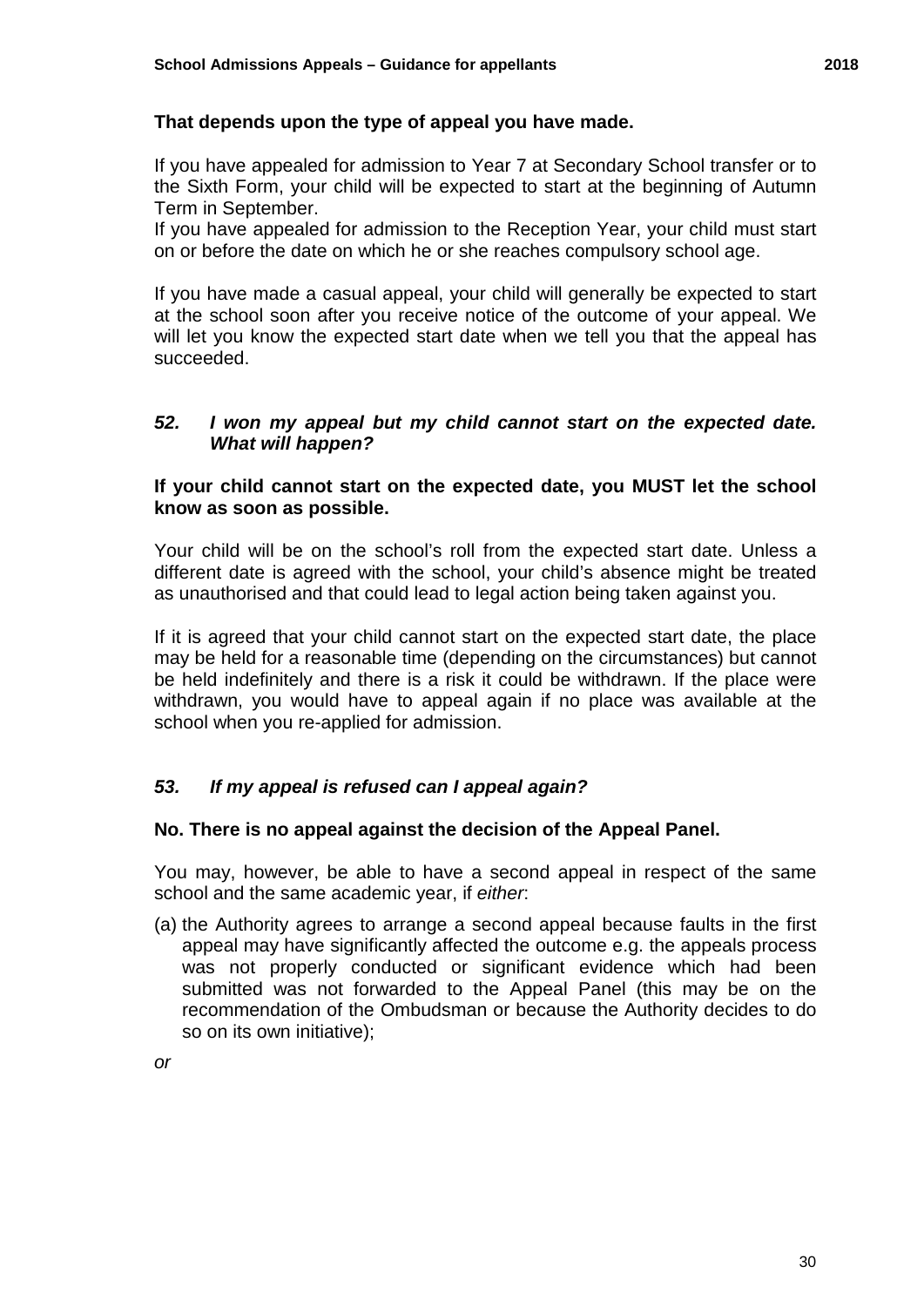reasons or that the family has moved house. **YOU MUST APPLY TO THE**  b) the Authority considers a further application because of a significant and material change in the circumstances of the parent, child or school, but refuses it. The Authority may consider a fresh application due to changes in circumstances since the original application was made include medical **AUTHORITY FOR ADMISSION BEFORE YOU CAN SUBMIT AN APPEAL.** 

#### **For advice as to whether your changed circumstances might be "significant" or "material", please contact the Education Appeals Secretariat .**

 the right to apply again in the next academic year (and you may apply before that year actually begins – but see Question 16). You then have the right to a Applications and appeals are dealt with on the basis of the "academic year" (that is, the period between 1 September in any year and 31 August in the next year). Even if your application and appeal are refused in one academic year, you have fresh appeal if you are refused a place again.

 your child is due to start at the new school, not the academic year in which your application and appeal are dealt with. Please note that if you are appealing for a place for your child for first admission to the Reception Year of primary education, on transfer from Year 6 to Year 7 or for admission to the Sixth Form, the relevant academic year is the one in which

#### *54. What can I do if I am unhappy about the way the appeal process worked?*

 **contact the Manager of the Education Appeals Secretariat, explaining what If you think that the proper procedures have not been followed, first please you think went wrong. Please do this by letter or email (to [debra.marlow@onesource.co.uk\)](mailto:debra.marlow@onesource.co.uk), giving as much information about what you believe was the fault as you can.** 

 The procedure to follow depends on whether you are applying for a place at a school, or at an Academy.

#### *For schools:*

At any time up to a year after the hearing you can ask the Ombudsman to investigate. This is **not** a right of appeal as the Ombudsman can only investigate written complaints about **maladministration** on the part of the Appeal Panel.

 been done or that something that should have been was not done. It has to relate to issues such as whether the Appeal Panel was properly set up or failed "Maladministration" means that there has been a fault in the way something has to follow procedures correctly.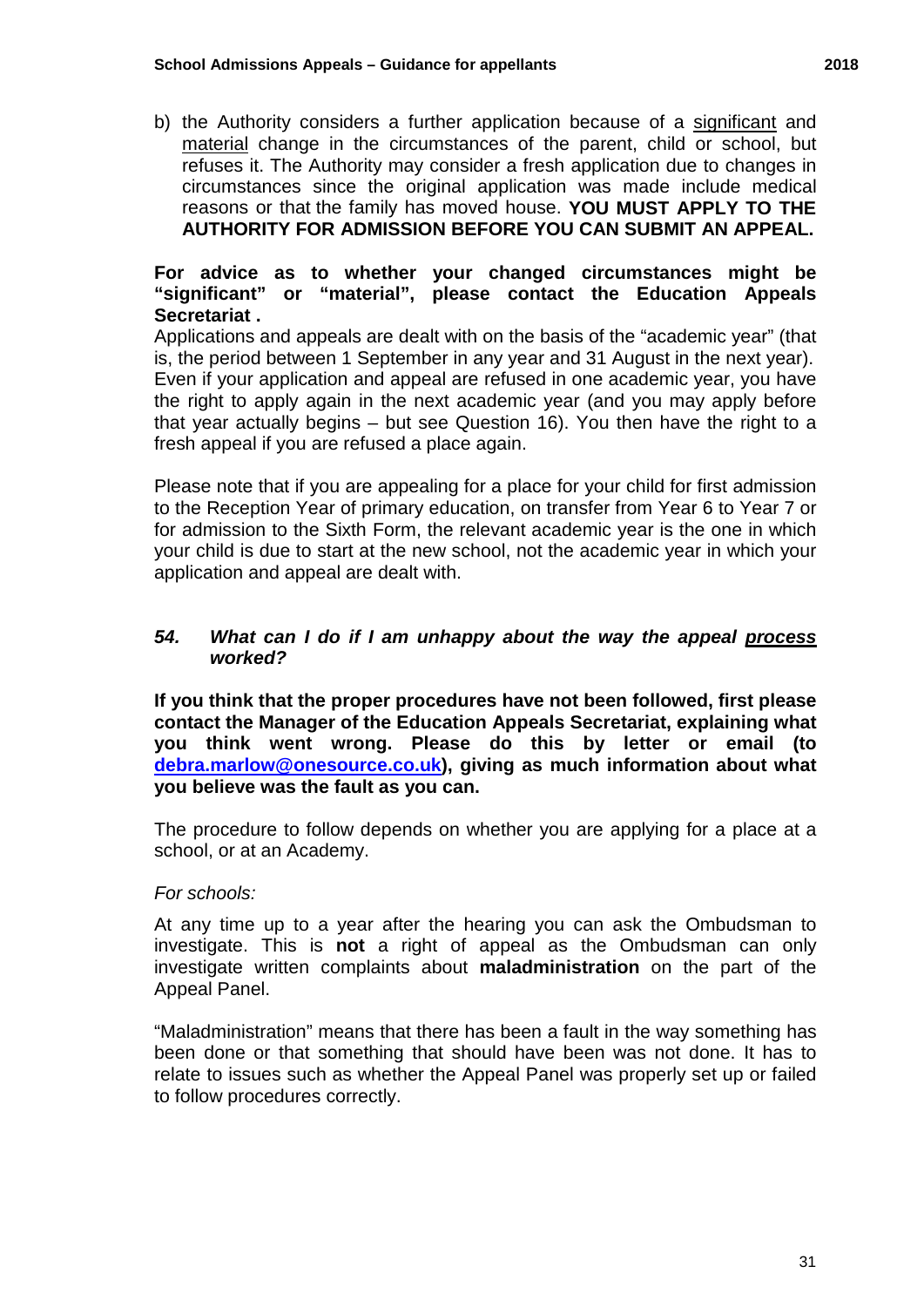#### *For Academies*

 can only consider whether anything was wrong with the way in which your The Secretary of State will arrange to investigate whether there was anything wrong with the process. This is **not** a right of appeal as the Secretary of State appeal was dealt with.

The Secretary of State and Ombudsman will not criticise a decision of an Appeal Panel that took into account fairly all the evidence presented by both the parents and the Authority, just because the parents disagree with the decision reached.

 **been maladministration that might have caused you an injustice, one of the different Appeal Panel members. If, following investigation, the Ombudsman or Secretary of State finds there has remedies he can suggest is that there should be a fresh appeal hearing with** 

#### *55. I am appealing for a place at a school (not an Academy). Can I still complain to the Secretary of State for Education?*

#### **Yes.**

 can consider whether the Appeal Panel was correctly constituted; and whether The Secretary of State cannot review decisions of individual Appeal Panels but the Authority has acted reasonably in exercising functions in respect of the appeal process.

 If, for example, the Appeal Panel did not follow the legal proceedings, the Secretary of State could direct for a new appeal with a new panel.

#### *56. What if I think that the decision of the Appeal Panel was wrong in law?*

 **If you or the Authority or the School Governing Body consider that the decision of the Appeal Panel is wrong in law, any one of you could apply to the High Court for a "judicial review".** 

 fair procedure, it could overturn the decision and order that a fresh appeal If a judicial review were granted, the Court would consider the lawfulness of the Appeal Panel's decision. If it found the Appeal Panel's decision to be unlawful or unreasonable (irrational or perverse in the legal sense), or had not followed a hearing be set up with new Appeal Panel members.

 **If you wish to consider this course of action you should take independent legal advice as soon as possible as any claims must be made promptly and no later than 3 months from the date of the decision.**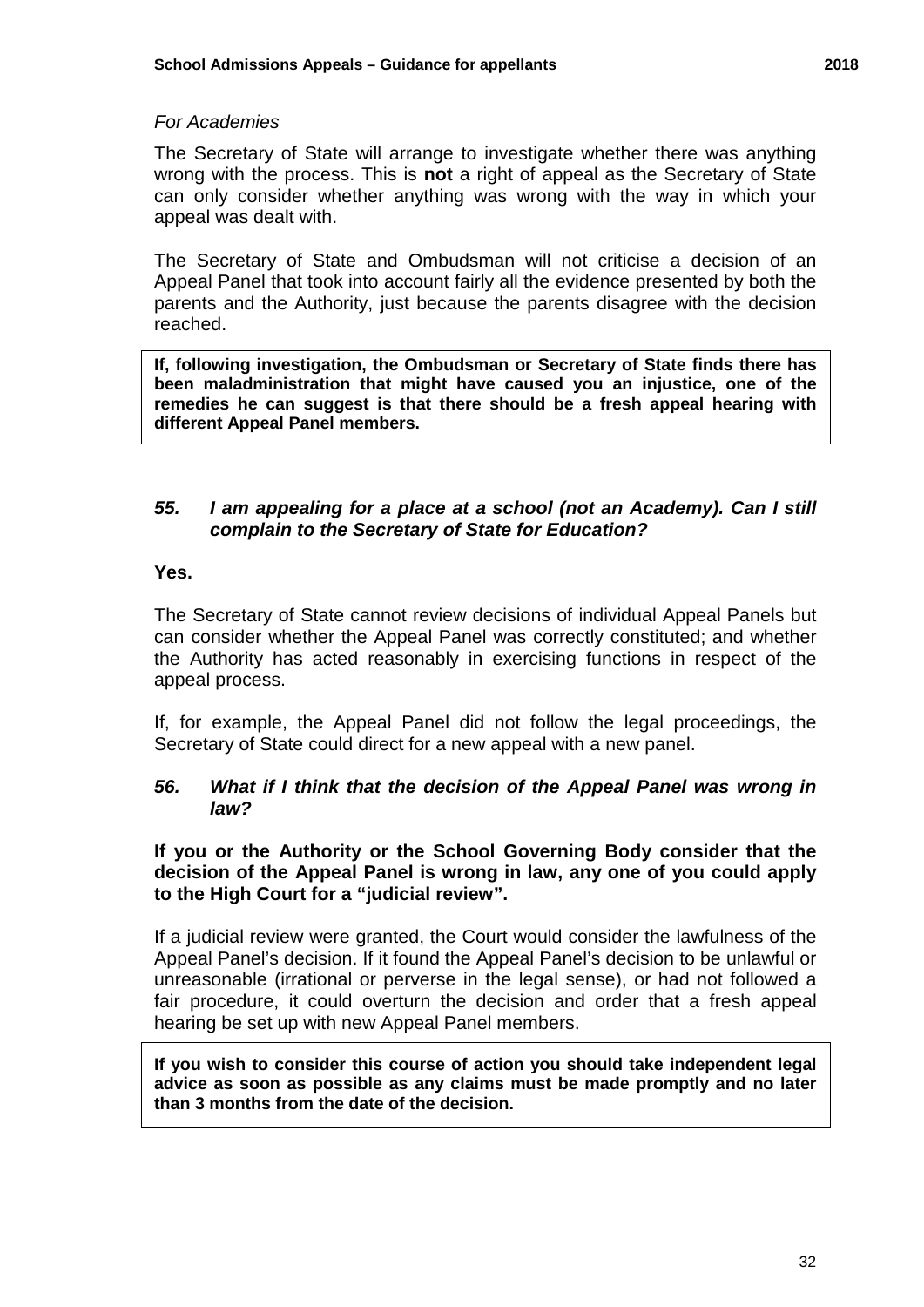#### *57. What should I do if my appeal has been refused and I do not want to send my son/daughter to the school that has been offered?*

 **You can apply for his/her admission to one or more other schools, and if any of them cannot admit any more pupils you have the right of appeal for a place at that other school.** 

You should contact School Support and Pupil Services as soon as possible as **you have a legal duty** to ensure that your child has an education.

#### 58. *58. Will my child move up the waiting list if I appeal?*

#### **No.**

Your child's position on the waiting list is not affected by appealing.

#### *59. What happens if a place becomes available at my preferred school after the appeal decision?*

 **If your child's name is top of the waiting list, he or she will be offered that place. Otherwise, once the number of pupils in a year group drops below the Admission Number for that year, further pupils will normally be admitted up to that Admission Number.** 

 School Support and Pupil Services will contact you if a place becomes available for your child.

However, if the year group is still full during the same academic year, you would not be entitled to another appeal in these particular circumstances.

#### *60. What happens to my appeal papers after the appeal has been heard?*

#### **If you ask the Secretariat to return any papers, we will send you the original papers once the appeal has been heard. We will keep a copy of them.**

 We have to keep a copy of all papers for at least two years after the hearing, to Ombudsman or Secretary of State. We may retain those copies in paper, them or dispose of them as "confidential waste". enable the Secretariat to respond to enquiries by the Local Government electronically or by both means. When we dispose of paper copies, we shred

 We do not usually keep paper copies for more than about two years after the There are, however, a few instances (for example, if there has been an end of the school year for which you were seeking admission of your child. Ombudsman's or Secretary of State's investigation or court action) where it may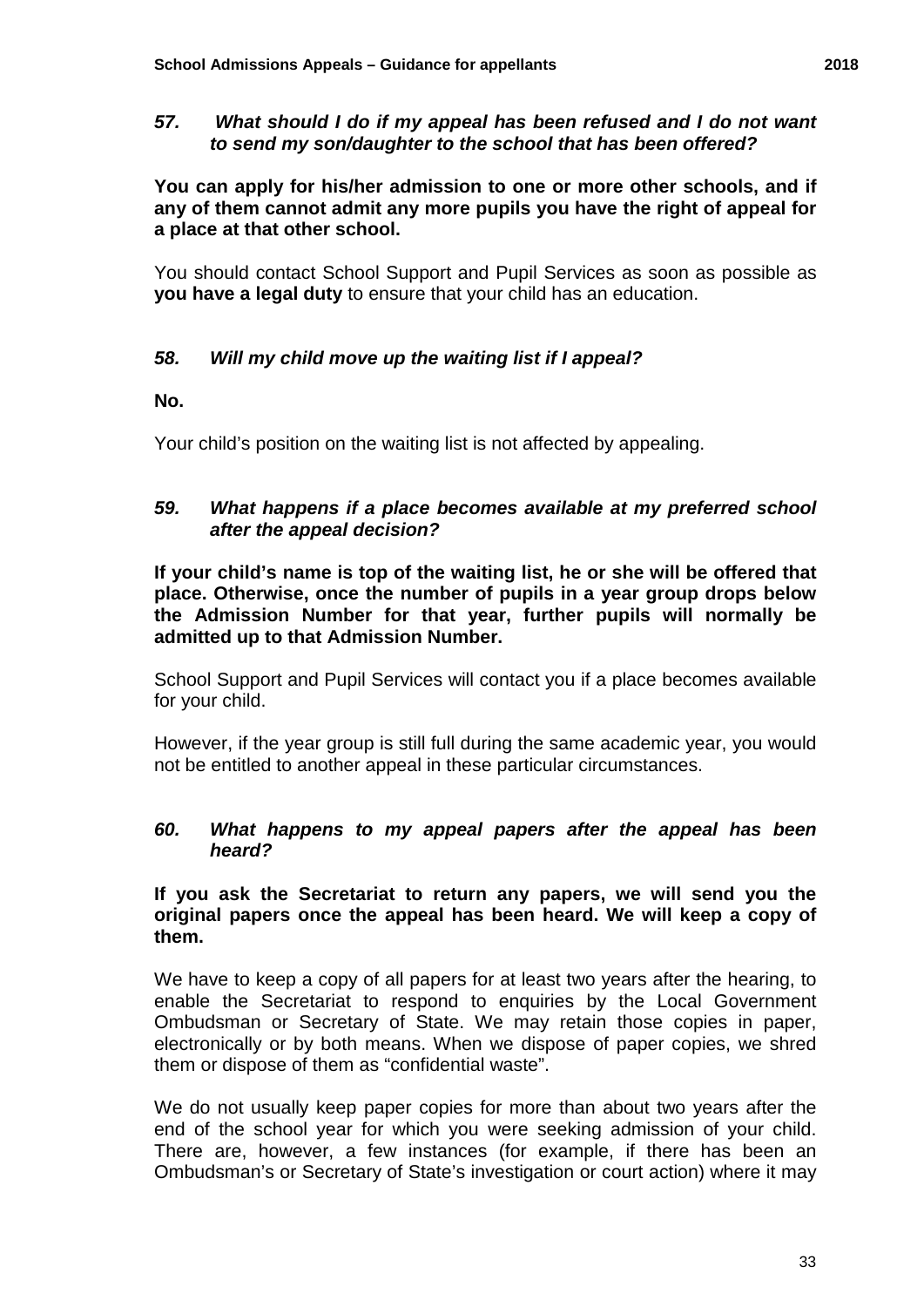be necessary to for the Secretariat to retain copies for a longer period or indefinitely.

### **APPENDIX 1 – GROUPED APPEALS**

 Anything in the school's case that concerns only you or your child will be dealt with privately during your individual hearing.

Once the session at which the school's generic case is presented has taken place, we will send out the papers that are relevant to your appeal alone (including anything you have previously supplied); this will include the notes of the presentation of the school's generic case and any questions dealt with during it. These papers will be referred to at your individual hearing.

### A *What is the procedure for a grouped hearing?*

 put to the Appeal Panel. There will be a number of other parents present as You will be invited first to attend a session at which the authority's case will be well.

The Chairman of the Appeal Panel will introduce those present and outline the purpose of the session and what will happen during it.

The authority's Presenting Officer will then present the case against admitting more pupils to the school. There may also be a member of the school's teaching staff or governors present, who is there to support the Presenting Officer with details about school routines etc. The authority's case at this stage will **not** deal with individual issues – it is concerned solely with factors affecting everybody.

 **All parents present will then have the opportunity of asking any questions about the school's case**. **Please note that, at this stage, you should not ask questions that relate to your (or your child's) personal circumstances: the opportunity for that will come later, when your individual hearing takes place.** 

Members of the Appeal Panel will be also able to question the Presenting Officer.

 If there is more than one session, the same case will be presented at each, the same Appeal Panel members and clerk will be present and notes will be taken.

Once the grouped sessions have been held, a composite note of the proceedings of each of them will be sent to all of the parents who are appealing (together with other relevant paperwork).

#### B *What if I do not, or cannot, attend the grouped session?*

If you do not attend the session, or any of them if more than one is held, you will be unable to hear the authority's generic case or to put questions to its Presenting Officer about it.

 You will, however, be sent the written case for the authority and notes about what was said at the sessions, which you can use when it comes to your individual hearing.

#### *What will happen at my individual hearing?*   $\overline{C}$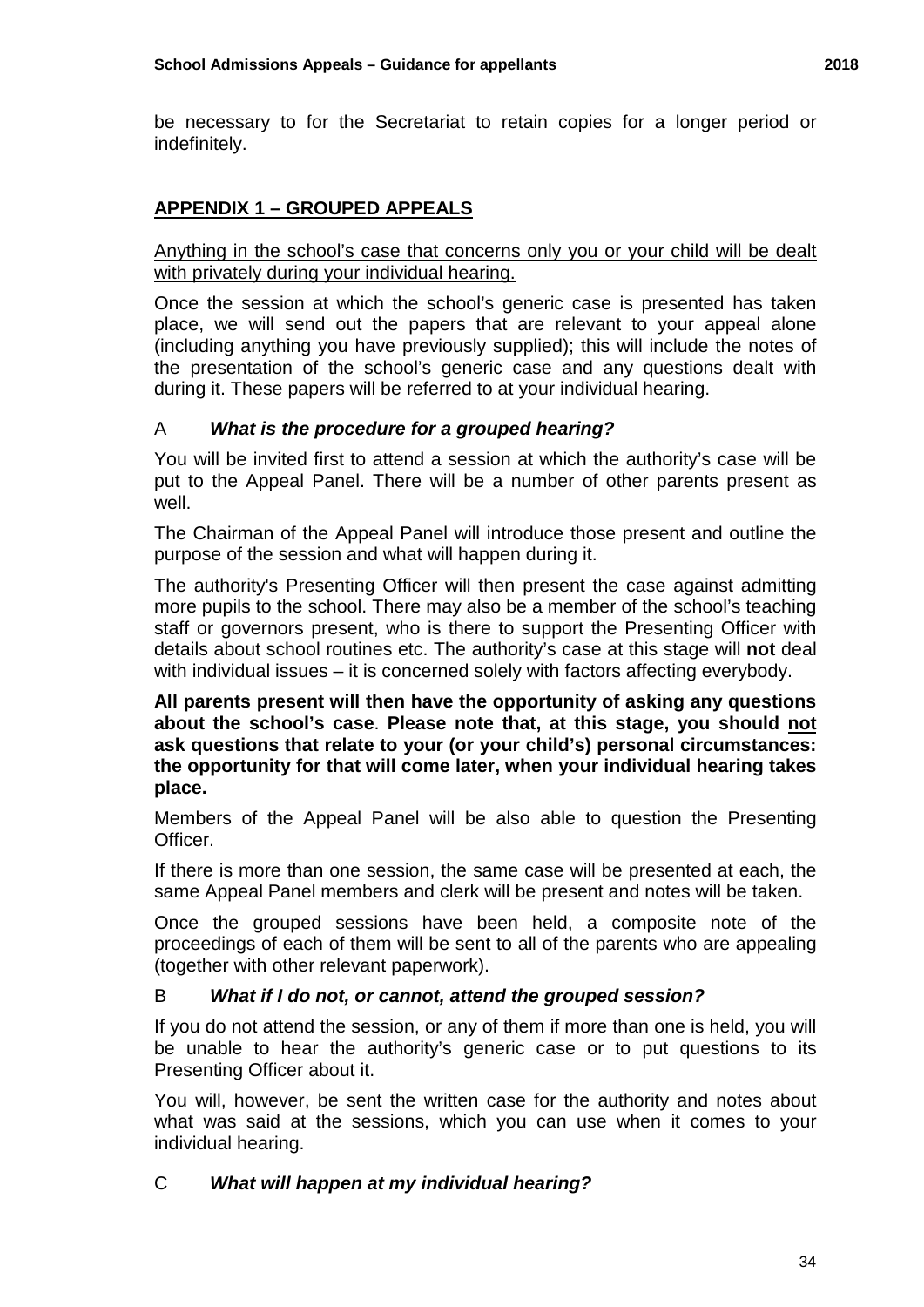The school will not present its *generic* case again: that will have been dealt with at the original session. If, however, there are elements to the school's case that are personal to you, the school will have the opportunity of presenting them. If there are such elements, you will be able to ask the Presenting Officer questions about them.

 admission. You will then have the opportunity to present your case for your child's

#### **APPENDIX 2 – REVIEW OF APPLICATIONS FOR ADMISSION TO AN INFANT CLASS**

#### *What is an "infant class"?*

**An "infant class" is a class in which the majority of pupils will reach the age of 5, 6 or 7 during the school year.** 

#### *Which Year Groups are infant classes?*

 **Normally infant classes are those in the Reception Year and Years 1 and 2 but sometimes, when a school mixes its year groups, it might affect a class that has some Year 3 pupils.** 

#### *What is the limit to the number of pupils in an infant class?*

**The School Standards and Framework Act 1998 states that, subject to certain limited exceptions, no infant class with a single qualified teacher may contain more than 30 pupils.** 

 in order to do so, it would have to breach the limit on infant class sizes. Therefore, an Authority may refuse to admit a child to a school if it judges that,

### *What does "qualifying measures" mean?*

**"Qualifying measures" are considered to be measures required to be taken in order to ensure compliance with the statutory limit on infant class sizes. This may include the need to employ an additional qualified teacher, or the need to build an extra classroom, or the need to mix year groups.** 

#### *When does the infant class size limit of 30 apply?*

 **When there are 30 children in a class.**  *Class Size" rules? Are all applications for infant classes going to be affected by the "Infant* 

#### **Not necessarily.**

It depends on a variety of factors such as: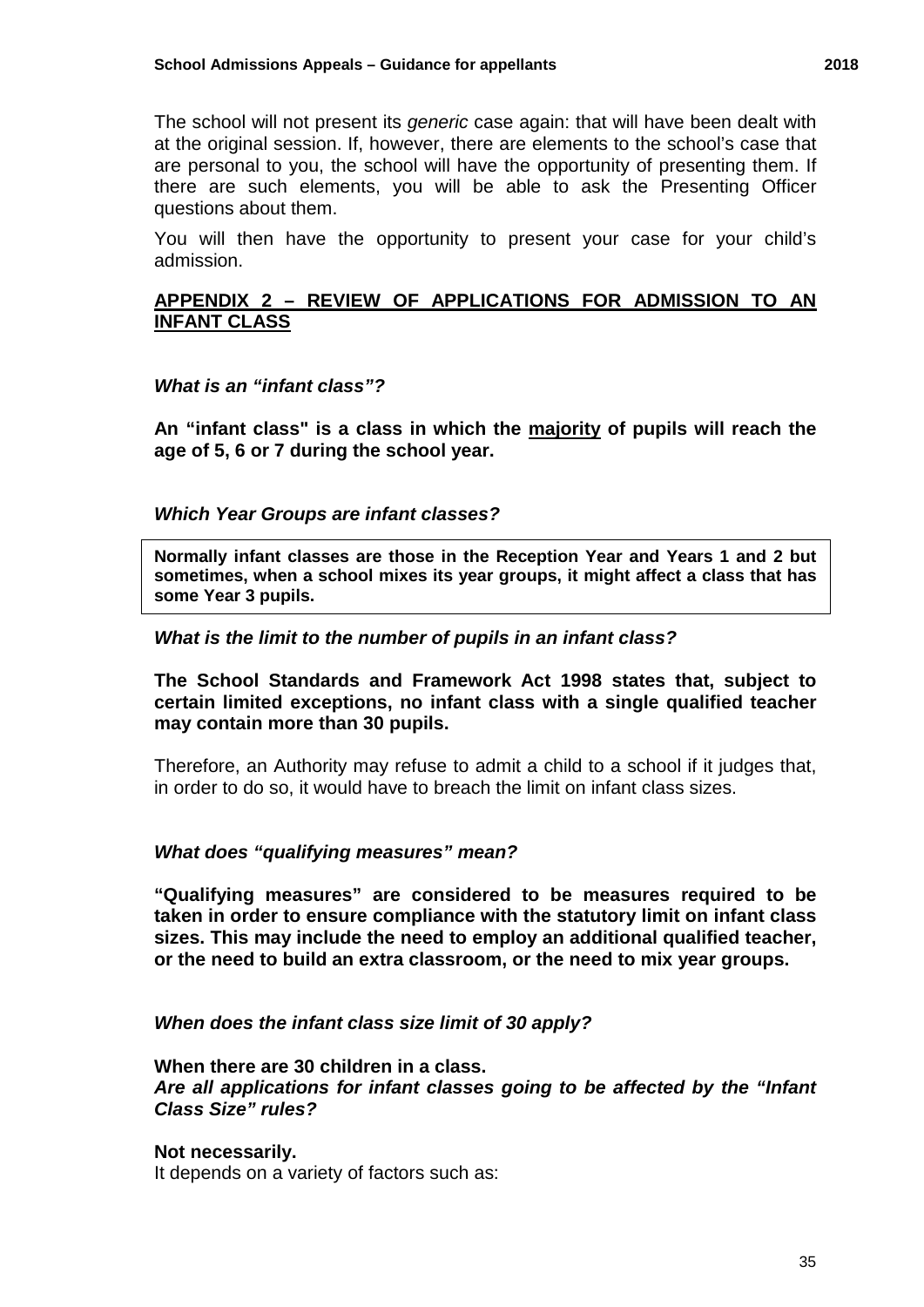- the numbers admitted to the school;
- • whether or not the pupils are taught as single Year Groups or mixed with other Year Groups; and
- how many other parents are appealing.

 are still unsure, please contact the Educational Appeals Secretariat for advice. Therefore, it is **very important** that you read this Appendix very carefully! If you

### *Class Size" rules? How will I know if my infant class application is affected by the "Infant*

 **When the Authority's case papers are sent to you (as explained in Question 30), they will indicate whether it is affected by the "Infant Class Size" Rule, usually by referring to the legislation that limits the size of Infant Classes.** 

 HOW DECISIONS WILL NORMALLY BE MADE WHERE INFANT CLASS SIZE LIMITS APPLY: THE PROCESS FOR INFANT CLASS PREJUDICE APPEALS

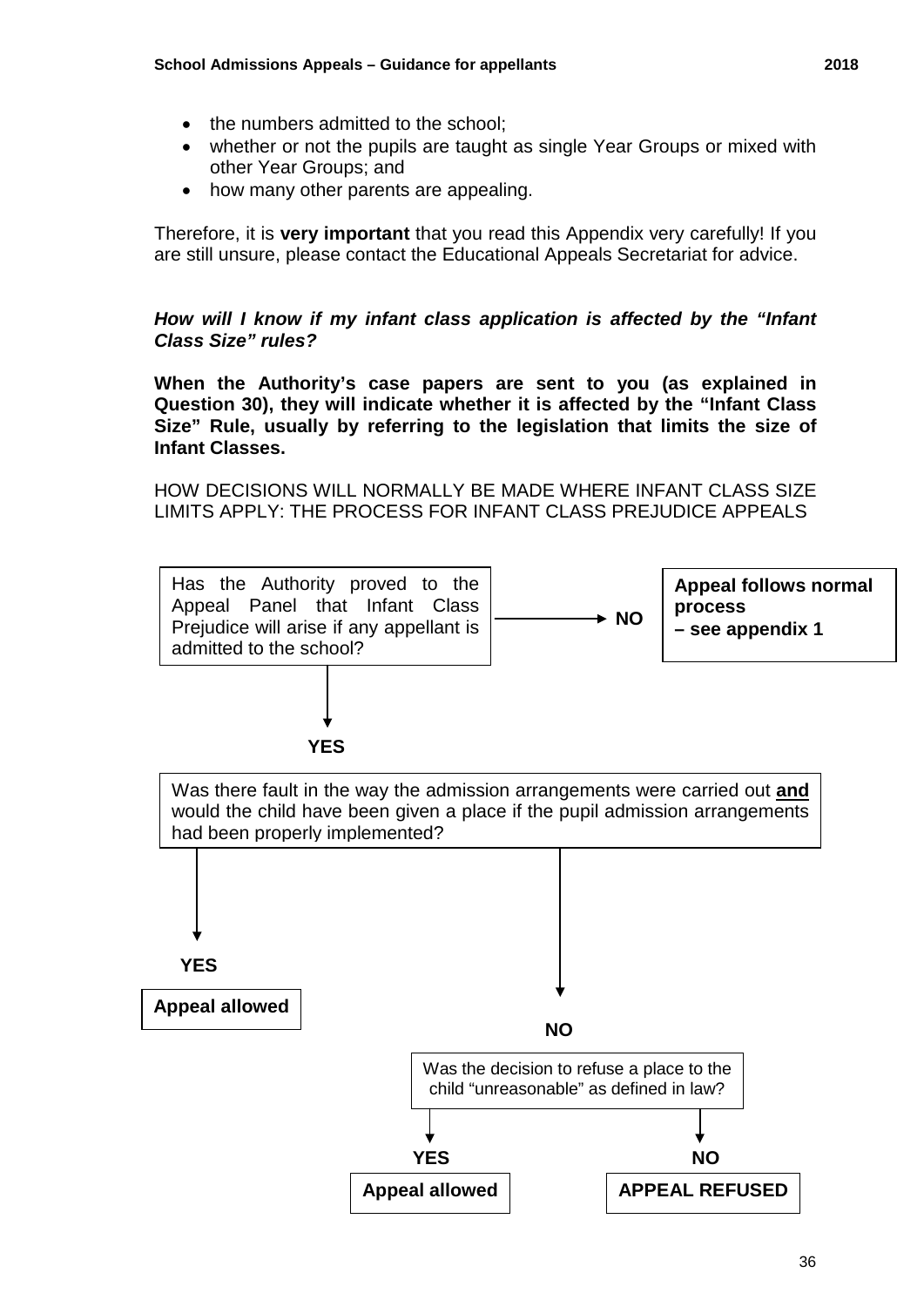### **APPENDIX 4 – APPEALS FOR ADMISSION TO ACADEMIES**

Legally, schools and Academies have different status but that does not affect admissions issues.

with by the Local Government Ombudsman but by the Secretary of State. The procedure for dealing with appeals for admission to an Academy is the same as that for admission to a school. The only difference comes should you be unhappy with the outcome of your appeal. Academy appeals are not dealt

As with the Ombudsman, however, the Secretary of State cannot overrule a decision of the Appeal Panel. He can, however, recommend that the appeal be re-heard if, following investigation, it is apparent that there was some fault in the way in which the appeal was dealt with.

It is probable that the Secretary of State will ask the Young People's Learning Agency to investigate any complaint on his behalf.

### **APPENDIX 5 - APPEALS FOR ADMISSION TO A SIXTH FORM (YEARS 12 AND 13) IN A SCHOOL AND BY CHILDREN AGED 16 AND OVER**

 **SCHOOL or ACADEMY in Havering. It does not relate to admission Note: This advice relates to appeals for admission to the sixth form of a to the Sixth Form College or other institutions of Higher Education at the age of 16 plus.** 

The law enables:

- Children to express a preference as to the school at which they wish to receive sixth-form education; and
- • Children who are above compulsory school age, or will be above compulsory school age by the time they start to receive education at the school, to express a preference as to the school at which they wish to receive education other than school sixth-form education.

 education. These new children's rights are **in addition** to the rights of the children's parents to express a preference as to the school at which they wish them to receive

#### **In relation to these rights, references in this booklet to "appellant" etc should be read as applying to both parents and children who are entitled to exercise the right of appeal.**

It should be noted that, where both parents and child exercise their rights, arrangements will be made if practicable for both appeals to be heard together, even if the appeals by parents and child are on different grounds. Where there are differences of view between the parent and the child, the Appeal Panel will take that into account when reaching its decision.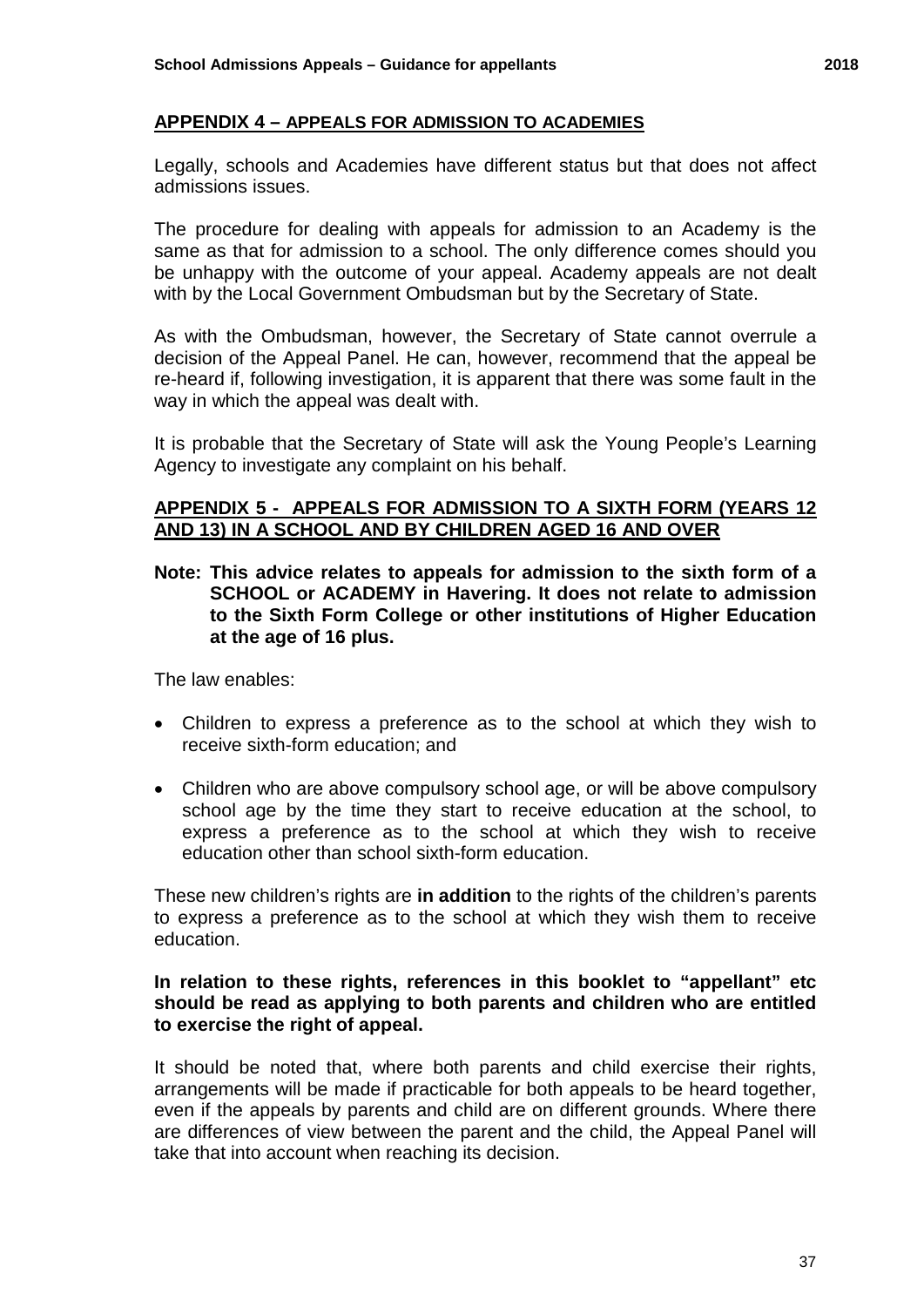### **APPENDIX 6 – HUMAN RIGHTS AND THE APPEALS PROCESS**

 The Human Rights Act 1998 ("the Act") incorporated into United Kingdom law  the provisions of the *European Convention on Human Rights (ECHR).* 

Article 2 of the First Protocol of the ECHR says:

"*ARTICLE 2 RIGHT TO EDUCATION* 

No person shall be denied the right to education. In the exercise of any functions which it assumes in relation to education and to teaching, the State shall respect the right of parents to ensure such education and teaching in conformity with their own religious and philosophical convictions."

The Act requires the State, in the form of the central Government and Local Authorities, to provide education. This is done through Community, Voluntary Aided and Foundation Schools, and Academies. The Act does NOT require the State to provide particular types of school, nor guarantee that every parent will be able to arrange for the admission of their child to any particular school.

The appeals process in Havering is administered in conformity with, and subject to, the Act and the ECHR and the rights they confer.

 the Equality Act 2010 and related or similar legislation. Appeal Panels also take into account, where relevant, the rights conferred by

#### **APPENDIX 7 – USEFUL ADDRESSES**

**Enquiries about this Guidance and the appeals process in Havering should be addressed to:** 

 Town Hall **Education Appeals Secretariat**  Legal & Governance Main Road Romford RM1 3BD

 Tel: 01708 433076 Fax: 01708 432424

**Enquiries about other aspects of admissions and alternative school preferences should be addressed to:** 

 RM1 3SL **School Support and Pupil Services**  Mercury House Mercury Gardens Romford

Tel: 01708 434600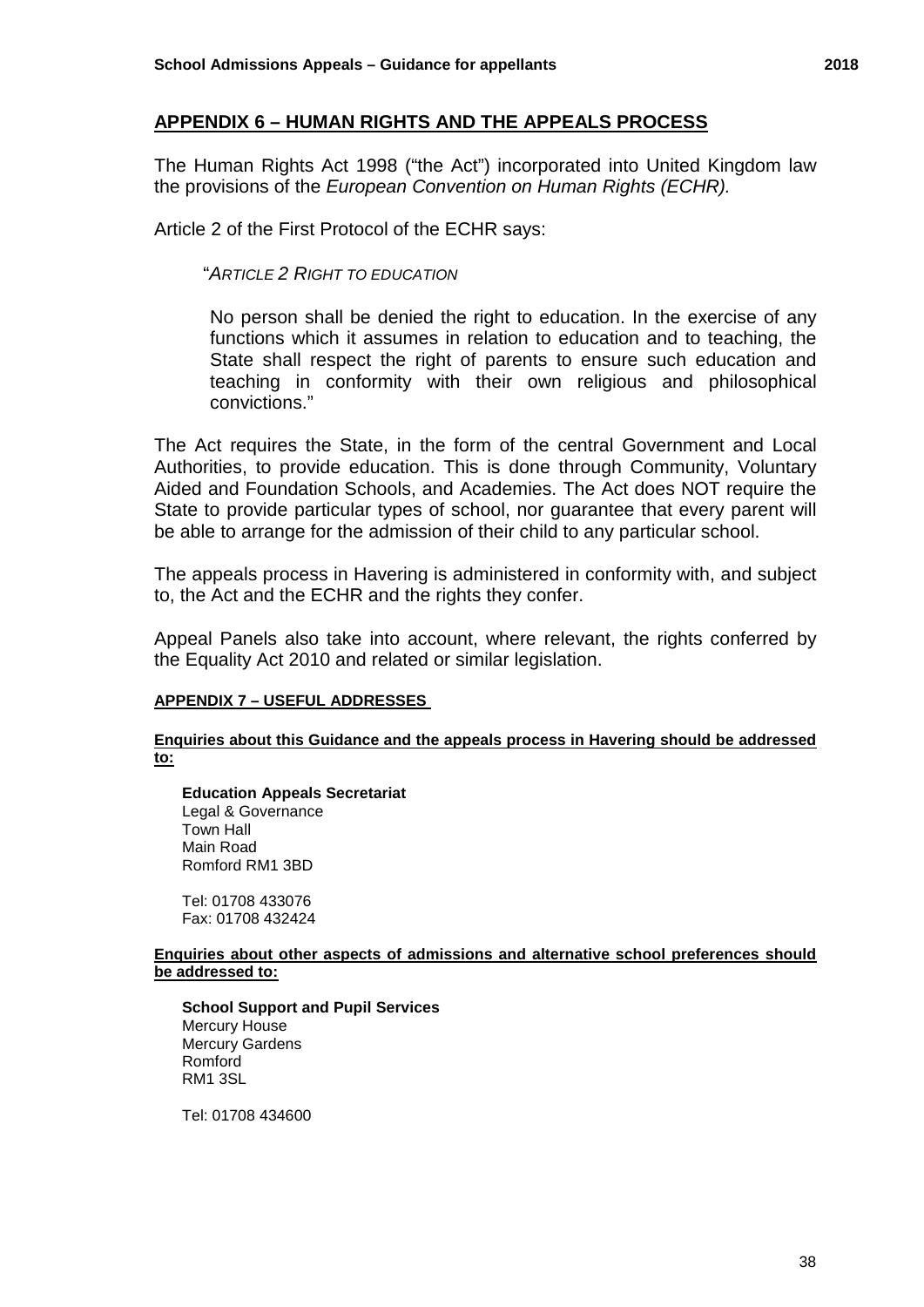#### **Advisory Centre for Education**

72 Durnsford Road London N11 2EJ

Tel: 0300 0115 142 Website: **<www.ace-ed.org.uk/advice-about-education-for-parents>**  Email: **enquiries@ace-ed.org,uk** 

#### **The Equality and Human Rights Commission**

Arndale house The Arndale centre **Manchester** M4 3AQ

Helpline: 0808 800 0082 Textphone: 0808 800 0084 Telephone 020 7832 7800 (non-helpline calls only)

#### Website: **<www.equalityhumanrights.com>** Email: **[eass@mailgb.custhelp.com](mailto:eass@mailgb.custhelp.com)**

#### **The Secretary of State for Education can be contacted at:**

Piccadilly gate Store Street Manchester M1 2WD

If you would like to ask someone at the Department about school admissions please contact their National Enquiry Unit as follows: Tel: 0370 000 2288

Website: https://www.gov.uk/contact-dfe

#### Copies of the DCSF Codes may be obtained from:

 <https://www.gov.uk/government/publications/school-admissions-appeals-code>**School Admissions Code of Practice**  <https://www.gov.uk/government/publications/school-admissions-code--2> **School Admission Appeals Code of Practice** 

#### **The Local Government Ombudsman can be contacted at**:

Commission for Local Administration Advice Team PO Box 4771 **Coventry** CV4 0EH

Tel: 0300 061 0614 Website: **www.lgo.org.uk**  Email: **[advice@lgo.org.uk](mailto:advice@lgo.org.uk)**